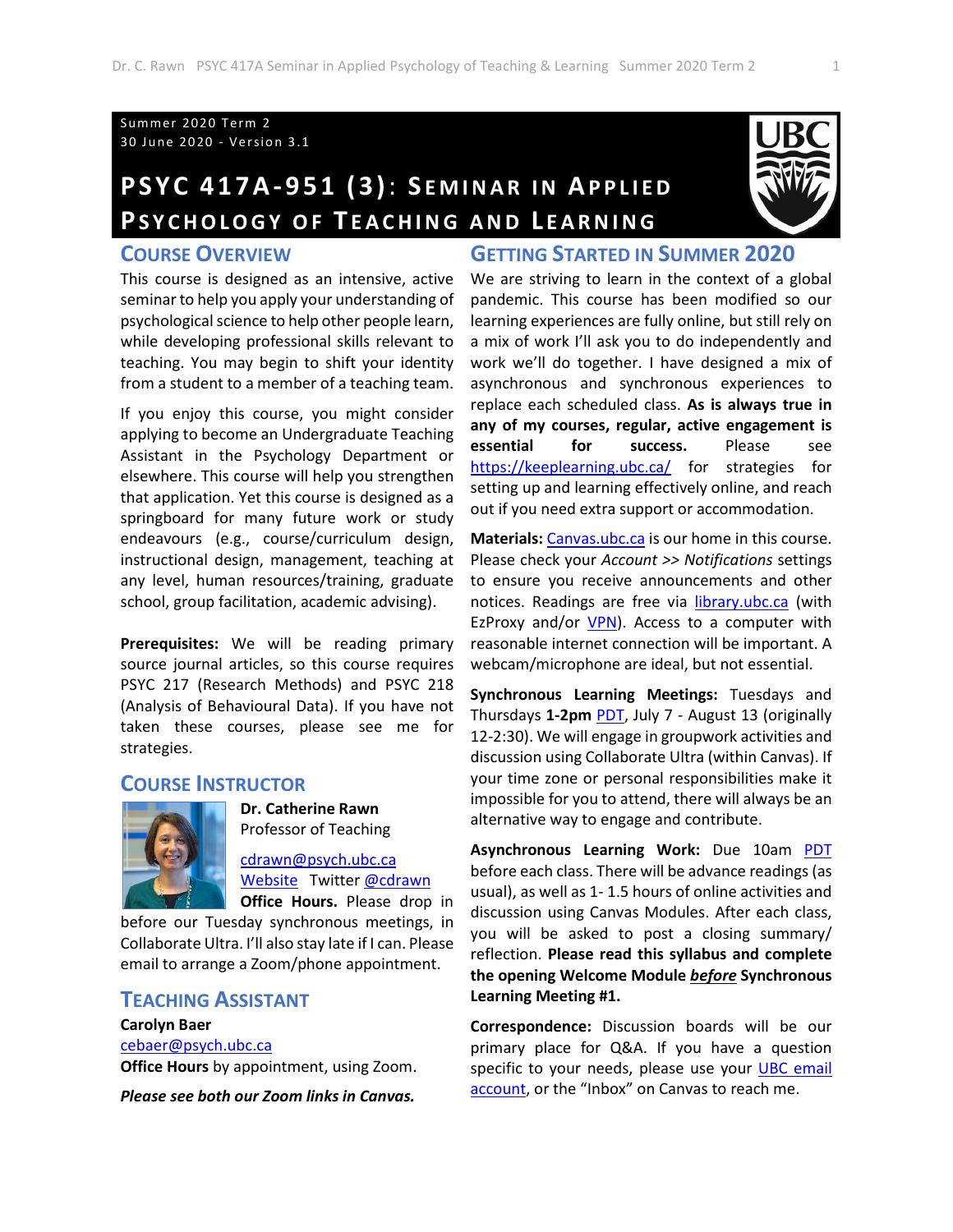## **SYLLABUS TABLE OF CONTENTS**

| 2         | Learning Outcomes, Guiding Theory, What did      |  |  |  |  |
|-----------|--------------------------------------------------|--|--|--|--|
|           | students say last year?                          |  |  |  |  |
| $2 - 3$   | <b>Class Format and Dates 2020</b>               |  |  |  |  |
| 4-5       | <b>Learning Assessments</b>                      |  |  |  |  |
| $6 - 10$  | Supports, Safety Nets, and Policies              |  |  |  |  |
|           | • Personal emergencies and challenges            |  |  |  |  |
|           | • Peer learning communities                      |  |  |  |  |
|           | • In our shared online space                     |  |  |  |  |
|           | Learning with academic integrity                 |  |  |  |  |
|           | • Safety nets and built-in flexibility           |  |  |  |  |
|           | • Psychology Department Policies                 |  |  |  |  |
| 11        | About Readings in this Course (Reading, Finding) |  |  |  |  |
| $11 - 19$ | Preparing for Each Lesson: Readings and Topics   |  |  |  |  |
| 20        | Acknowledgement and Copyright                    |  |  |  |  |

## **LEARNING OUTCOMES**

*By the end of this course, you should be able to:* 

- 1. find, interpret, discuss, and apply research in psychology to help support others' learning (and your own!).
- 2. use psychological principles to design and lead peers in learning experiences.
- 3. evaluate learning materials and experiences using psychological and related research.
- 4. collaboratively develop and independently use rubrics to evaluate your own and others' day-to-day participation, pieces of writing, and oral communication.
- 5. recognize opportunities to make teaching and learning decisions (e.g., in grading, lesson planning, study advice, use of technology), and identify research as well as contextual factors relevant to those decisions.
- 6. discuss course-related technologies, processes, and policies from the Teaching Team perspective.
- 7. demonstrate professional conduct and communication in all course-related engagement.

## **GUIDING THEORY**

I am a social psychologist, and have long been interested in motivation and learning. Increasingly I draw on **Self Determination Theory** [\(Ryan & Deci,](https://psycnet.apa.org/record/2000-13324-007)  [2000\)](https://psycnet.apa.org/record/2000-13324-007) to inform my teaching practice. I strive to create conditions that support your experience of

autonomy, competence, and relatedness. *Where can you spot [applications](https://selfdeterminationtheory.org/application-education/) of this in this course design? What additional ideas do you have for how to apply this theory?* For more information, check out [https://selfdeterminationtheory.org.](https://selfdeterminationtheory.org/)

## **WHAT DID STUDENTS SAY LAST YEAR?**

All 10 students from the (face-to-face) Summer 2019 Pilot provided rich feedback throughout the course as well as in the Student Evaluations of Teaching at the end of the term (thank you, course alumni!). Students reported feeling challenged, in a positive way. For example:

"*Dr. Rawn's high expectations of us and bid to push us out of our comfort zones made certain parts challenging but it was welcome, given the standing of the course and the objectives it sets out towards. Really well designed for students who might be considering become TAs or instructors themselves in the future*."

Check out my **blog post** for more feedback, and changes I made based on student evaluations.

## **CLASS FORMAT AND DATES 2020**

Instead of holding face-to-face classes during our previously scheduled block of 12pm-2:30pm on Tuesdays and Thursdays, we will meet synchronously from 1-2 (Vancouver Time) after working through asynchronous learning work. More formal assessments will be due Friday mornings. Assessment details, readings and topics are all listed later in this document. Success in this class depends on your active participation. **I will ask you to do only those activities that I believe will help you learn.** You are welcome to ask for supporting references at any time.

**Considering Withdrawing?** This is a demanding course. If you find yourself unable to handle this course at this time, I encourage you to talk to me. Check [these dates](http://www.calendar.ubc.ca/vancouver/index.cfm?page=deadlines) to find out whether/when withdrawing will affect your transcript.

*Please see the next page for our weekly schedule as well as my best estimate of the weekly work distribution.*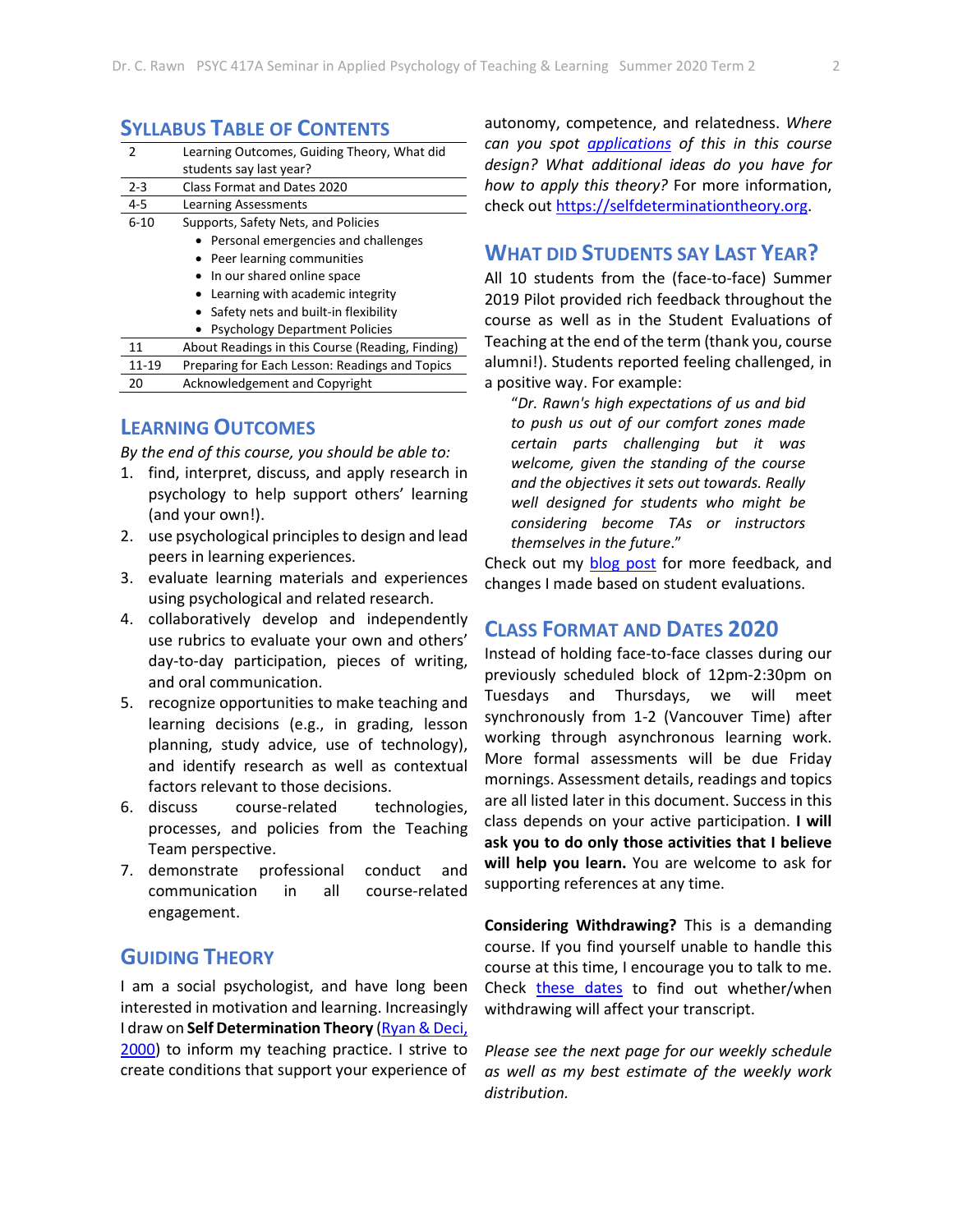|                                                                                                                              | <b>Asynchronous Learning</b> | <b>Tuesday 1-2pm</b>        | Thursday 1-2pm              | Fridays 10am             |  |
|------------------------------------------------------------------------------------------------------------------------------|------------------------------|-----------------------------|-----------------------------|--------------------------|--|
| <b>Work due Tuesday 10am</b>                                                                                                 |                              | <b>Synchronous Learning</b> | <b>Synchronous Learning</b> | Assessments due          |  |
| <b>AND Thursday 10am</b>                                                                                                     |                              | <b>Meeting</b>              | <b>Meeting</b>              |                          |  |
|                                                                                                                              | For each:                    | Lesson #1. July 7           | Lesson #2 July 9            | <b>Scholarly Reading</b> |  |
| 1.                                                                                                                           | Begin Lesson on              | Getting started in this     | Bridging research           | Reflection #1            |  |
|                                                                                                                              | Canvas, attending to         | course and as teaching      | methods to classroom        |                          |  |
|                                                                                                                              | learning objectives.         | team members                | applications: Grading       |                          |  |
| 2.                                                                                                                           | Read assigned                |                             | rubrics                     |                          |  |
|                                                                                                                              | article(s) listed below      | Lesson #3. July 14          | Lesson #4. July 16          | <b>Scholarly Reading</b> |  |
|                                                                                                                              | (approximately 15-30         | Bridging basic (cognitive)  |                             | Reflection #2            |  |
|                                                                                                                              |                              | research to classroom       | Applying social             |                          |  |
|                                                                                                                              | pages)                       |                             | psychology to help          |                          |  |
| 3.                                                                                                                           | Complete remaining           | applications                | people learn                |                          |  |
|                                                                                                                              | asynchronous                 | Lesson #5. July 21          | Lesson #6. July 23          | <b>Scholarly Reading</b> |  |
|                                                                                                                              | learning work, as            | Using psychology to         | Revisiting grading and      | Reflection #3            |  |
|                                                                                                                              | appears in Lesson            | evaluate learning resources | feedback                    |                          |  |
|                                                                                                                              | (approximately 1-1.5         |                             |                             | <b>Proposal Due</b>      |  |
|                                                                                                                              | hours).                      | Lesson #7. July 28          | Lesson #8. July 30          | <b>Scholarly Reading</b> |  |
|                                                                                                                              |                              | Multiple-choice tests and   | *Technology skill           | Reflection Peer          |  |
| *No assigned readings for                                                                                                    |                              | managing grades files       | building                    | Reviews                  |  |
| Lessons 8, 9, 12 to                                                                                                          |                              | Lesson #9. Aug 4            | Lesson #10. Aug 6           | <b>Scholarly Reading</b> |  |
| accommodate additional                                                                                                       |                              | *Project Presentation Due   | Understanding,              | Reflection #4            |  |
| project work                                                                                                                 |                              |                             | detecting, and avoiding     |                          |  |
|                                                                                                                              |                              |                             | plagiarism                  |                          |  |
| At the end of each Lesson:<br>Return to Canvas to<br>complete closing activity/<br>reflection (approximately<br>20 minutes). |                              | Lesson #11. Aug 11          | Lesson #12. Aug 13          | <b>Scholarly Reading</b> |  |
|                                                                                                                              |                              | Ethics and professionalism  | *Course synthesis and       | Reflection #5            |  |
|                                                                                                                              |                              |                             | reflection                  |                          |  |
|                                                                                                                              |                              |                             |                             | Sunday August 16         |  |
|                                                                                                                              |                              |                             |                             | <b>Final Paper Due</b>   |  |
|                                                                                                                              |                              |                             |                             | 11:59pm                  |  |

Here is another way I'm thinking about the work distribution in this course. I'm aiming for about 11-14 hours/week (reduced because of condensed Summer Session; otherwise 7-10 hours/week x 13 weeks).

| <b>Activity</b>          | Week 1                     | Week 2              | Week 3                     | Week 4                     | Week 5                     | Week 6                     |
|--------------------------|----------------------------|---------------------|----------------------------|----------------------------|----------------------------|----------------------------|
| Assigned                 | 2 hours x 2                | 2 hours x 2         | 2 hours x 1                | 1 hour $x$ 1               | 2 hours                    | 2 hours                    |
| Readings                 |                            |                     | 1 hour x 1                 |                            |                            |                            |
| Asynchronous             | $1 - 1.5h \times 2$        | $1 - 1.5h \times 2$ | $1 - 1.5h \times 2$        | $1 - 1.5h \times 2$        | 2.5h (watch $\&$           | $1 - 1.5h \times 2$        |
| Learning Work            |                            |                     |                            |                            | evaluate                   |                            |
|                          |                            |                     |                            |                            | presentations)             |                            |
|                          |                            |                     |                            |                            | $1 - 1.5h$                 |                            |
| Synchronous              | 1 hour x 2                 | 1 hour $x$ 2        | 1 hour $x$ 2               | 1 hour x 2                 | 1 hour                     | 1 hour x 2                 |
| Learning                 |                            |                     |                            |                            |                            |                            |
| <b>Meetings</b>          |                            |                     |                            |                            |                            |                            |
| Synchronous              | $30 \text{ mins} \times 2$ | $30$ mins $x$ 2     | $30 \text{ mins} \times 2$ | $30 \text{ mins} \times 2$ | $30 \text{ mins} \times 2$ | $30 \text{ mins} \times 2$ |
| follow-ups               |                            |                     |                            |                            |                            |                            |
| <b>Scholarly Reading</b> | 1 hour                     | 1 hour              | 1 hour                     | 1 hour (peer               | 1 hour (write)             | 1 hour                     |
| Reflection               | (write)                    | (write)             | (write)                    | evaluate)                  |                            | (write)                    |
| Major Project            |                            | 1 hour              | 2 hours                    | 5-7 hours                  | 3 hours                    | 5 hours                    |
| Work                     |                            |                     | (proposal)                 | (both)                     | (presentation)             | (paper)                    |
| <b>Estimated Total</b>   | $11$ hrs                   | 12 hours            | 12 hours                   | $13-15$ hrs                | 12 hours                   | 14 hours                   |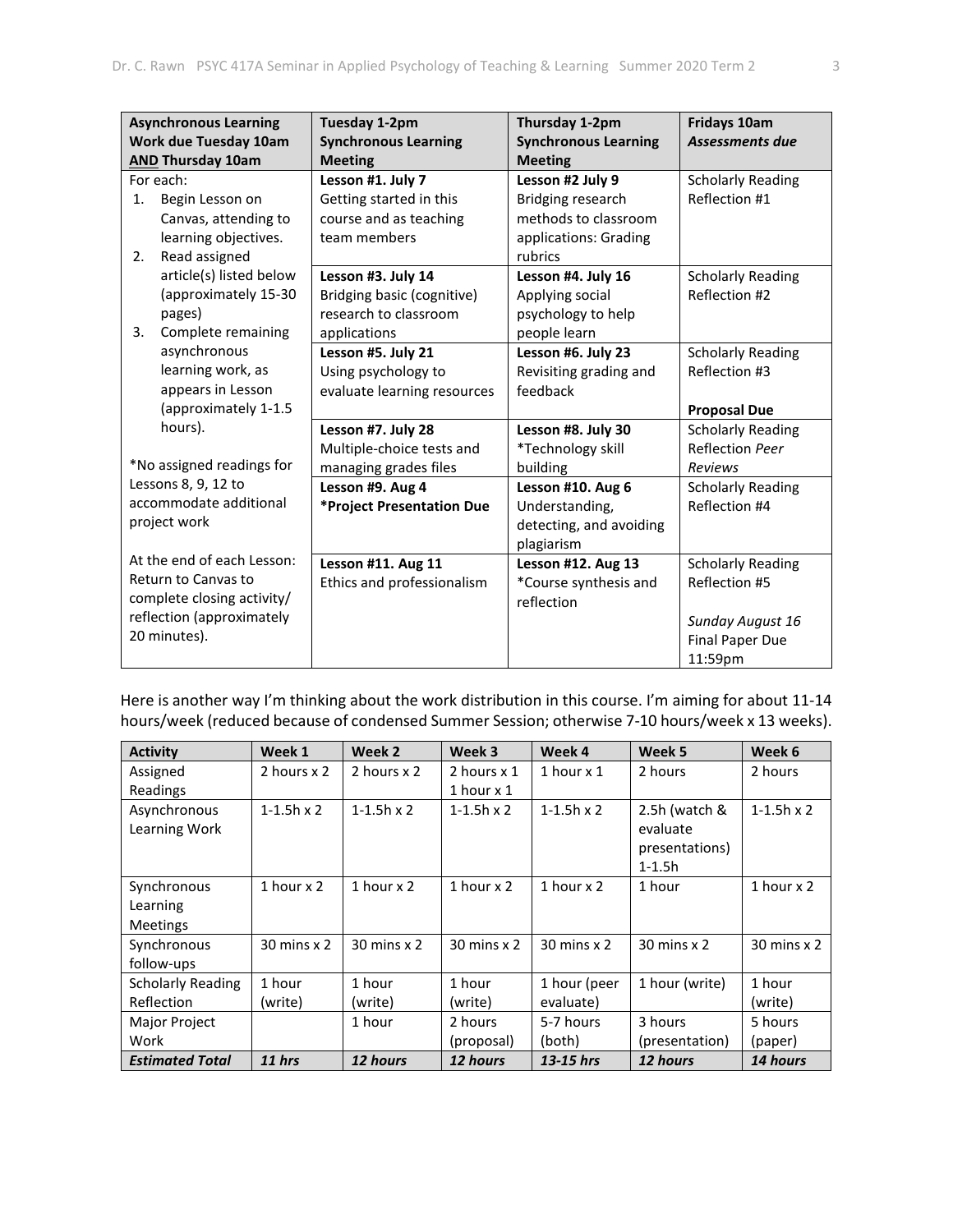## **LEARNING ASSESSMENTS**

These assessments are designed to help you achieve the learning outcomes—and to help me measure that learning. In line with [Self-Determination Theory,](https://selfdeterminationtheory.org/application-education/) assessments are structured to support your experience of *autonomy* (e.g., through choice of topics and formats), *competence* (e.g., variable weighting of reading reflections, mini-assignmentsfor practice, project proposal), and *relatedness*(e.g., Learning Community engagement, collaborative major project option).

**Engagement** (15%, throughout the course). LOs 1, 2, 3, 4, 5, 6, 7

- 10%: Learning Community (LC) discussion participation. As part of your asynchronous learning work, you will be invited to post and respond to others' posts regarding the readings and topic of the session. Rubric to be developed in first week by the class based on group guidelines, agreements, and professionalism. Scored by fellow Learning Community members, as well as TA/Instructor. (For a summary of evidence on the efficacy of discussion, see [Sibold, 2017\)](https://taylorinstitute.ucalgary.ca/resources/enhancing-critical-thinking-through-class-discussion-guide-using-discussion-based-pedagogy)
- 5%: brief mini-assignments completed as part of asynchronous work or during synchronous learning meetings (or after those meetings if you cannot attend). Mix of individual and Learning Community (group) submissions. Examples include: your online self-introduction; develop a grades file to synthesize peer reviews; critique a textbook feature; interpret quiz response data; create a multiple choice question. Evaluation for each is on a two-point scale: 0 (insufficient) or 1 (excellent).

**5 Scholarly Reading Reflections** (35% total: 1@3%, 3@6% 1@9%; plus 5% quality of peer reviews in Week 4). LOs 1, 3, 7

- Two-page thought papers demonstrate accurate understanding of the readings, ability to apply concepts from the reading to understand a past experience or future decision, ability to connect ideas across readings as relevant.
- The full rubric will be provided in class and used by the Instructor and TA to evaluate Reflections #1, 4, and 5. Reflections 2 and 3 will be peer evaluated using the same rubric during Week 4. During Week 4, everyone will be asked to peer review 4 reflections; your peer assessments of others' work during Week 4 will also be evaluated. Our Teaching Assistant or Instructor will review peer assessments and finalize all reading reflection grades.

**Major Project** (50% total: 5% proposal; 15% presentation; 30% paper). LOs 1, 2, 3, 4, 5, 7

- The overall goal is to ground pedagogical decision-making in scholarly evidence. Your task is to find an existing (potentially) evidence-supported study strategy or learning resource that we have *not* explored together in this course, and to evaluate it in light of relevant psychological research and theory. How could it (fail to) support people in their learning? Would using it in a particular way mean it aligns with psychological principles, such as motivation or memory, in a way that helps people learn? Or is it designed/used in such a way that learning won't likely be successful?
- There will be an option to complete this project in pairs, beginning with a collaborative work contract. Details to come.
- *Prepare your Proposal (5%).* Use the template provided on Canvas.
	- o **Choose a strategy or resource.** For examples of resources, you might consider technologies such as personal response systems (clickers), Peerwise, PeerScholar (check out websites such as [https://isit.arts.ubc.ca/teaching-and-learning/,](https://isit.arts.ubc.ca/teaching-and-learning/) <https://ctlt.ubc.ca/learning-technologies/> for more ideas). Alternatively, you might consider a specific study strategy such as flash cards,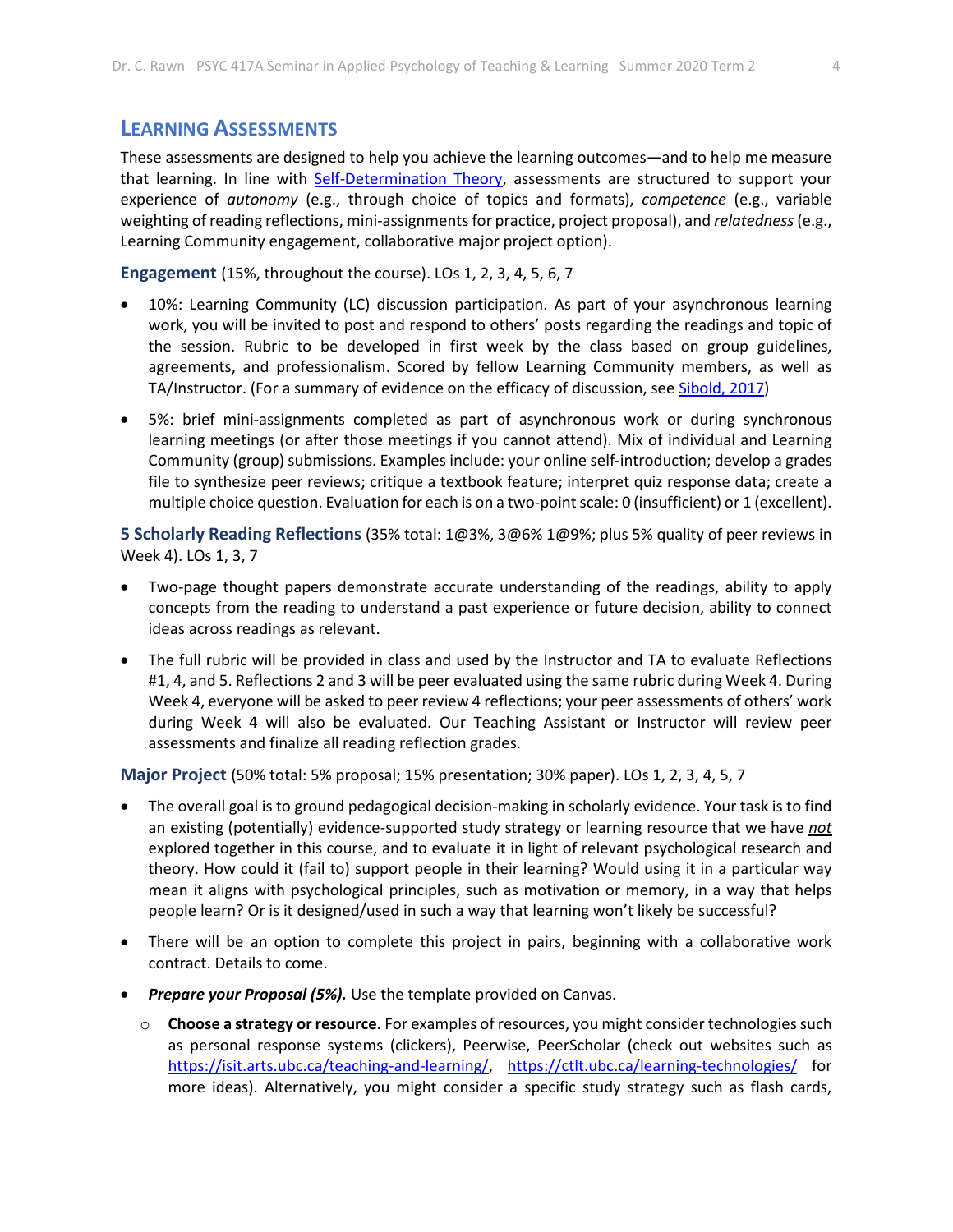concept maps, SQ3R (check out websites such as [https://learningcommons.ubc.ca/student](https://learningcommons.ubc.ca/student-toolkits/preparing-for-exams/)[toolkits/preparing-for-exams/](https://learningcommons.ubc.ca/student-toolkits/preparing-for-exams/) for more ideas).

- o *Develop some hypotheses.* Think about how that strategy or resource could be used in practice. What is happening in the mind of the learner? How might this strategy or resource help someone learn? Are there particular courses, class sizes, or content/material that might be more or less appropriate for this technique? Why?
- o *Search the literature.* What evidence is there that this resource or strategy could work to help people learn? Use databases such as *PsycINFO*, *ERIC*, and *Academic Search Premier* to conduct a peer-reviewed literature search that evaluates this resource. Draw from quantitative psychological research and theory (e.g., on how memory works or how motivation works), as well as any relevant classroom-based applied research on that particular method (or similar ones).
- *Prepare your Presentation (15%)*. Design your presentation to convince students and/or professors to use this study strategy or resource in a particular way. Be explicit about who your target audience is and what your target learning context is (e.g., a particular course or type of material). Be sure to demonstrate the strategy or resource so people can get a sense of how it can be used, and incorporate scholarly evidence to bolster your argument. If you are finding much research evidence that this strategy or resource should *not* be used, feel free to make that case as an alternative. Video record your presentation and upload it t[o CLAS,](https://clas.ubc.ca/) using the link provided in Canvas.
- *Write your Review Paper (30%)*. Use the following prompts to guide your paper structure. Additional information and evaluation details will be provided in class. (Approximate weightings are provided in bold after each component.)
	- o **Executive Summary** (1 page max): *Write this last after writing the rest of the paper.* Create a single page summary of the most important information in your paper. This page should be suitable to give a peer or a professor, to help them understand what the strategy or resource is, where to find it, how they might use it, what supporting research evidence there is, and any limitations or cautions. **(5 points)**
	- o **Introduction** (about 2-3 pages): Describe the strategy or resource, and how one might use it to help learn in undergraduate courses. Consider referring to Figures (e.g., screenshots) to help the reader understand. Include links to relevant websites. **(5 points)**
	- o **Literature Review** (about 5-7 pages): The literature review should answer the key question, "*What evidence is there that this resource or strategy could work to help people learn?*" Summarize the relevant basic psychological research/theory, and the relevant applied classroom-based research, that helps you answer this question. If you encounter research that suggests this strategy or resource is *not* effective or has only *limited* efficacy, then include that too. Elaborate on studies and theories that are most useful for answering the key question. For example, if you find an experiment with a large sample size that really demonstrated the strategy/resource's efficacy, you might take a whole paragraph or two to describe the study design and results in detail. Conclude with a brief summary paragraph that answers the key question. **(10 points)**
	- o **Discussion** (about 3 pages): Based on your literature review, would you endorse the use of this strategy/resource? In what circumstances might it be most suitable (and why)? Are there any practical downsides/limitations or alternatives to keep in mind when considering this strategy/resource? What are the biggest methodological limitations of the relevant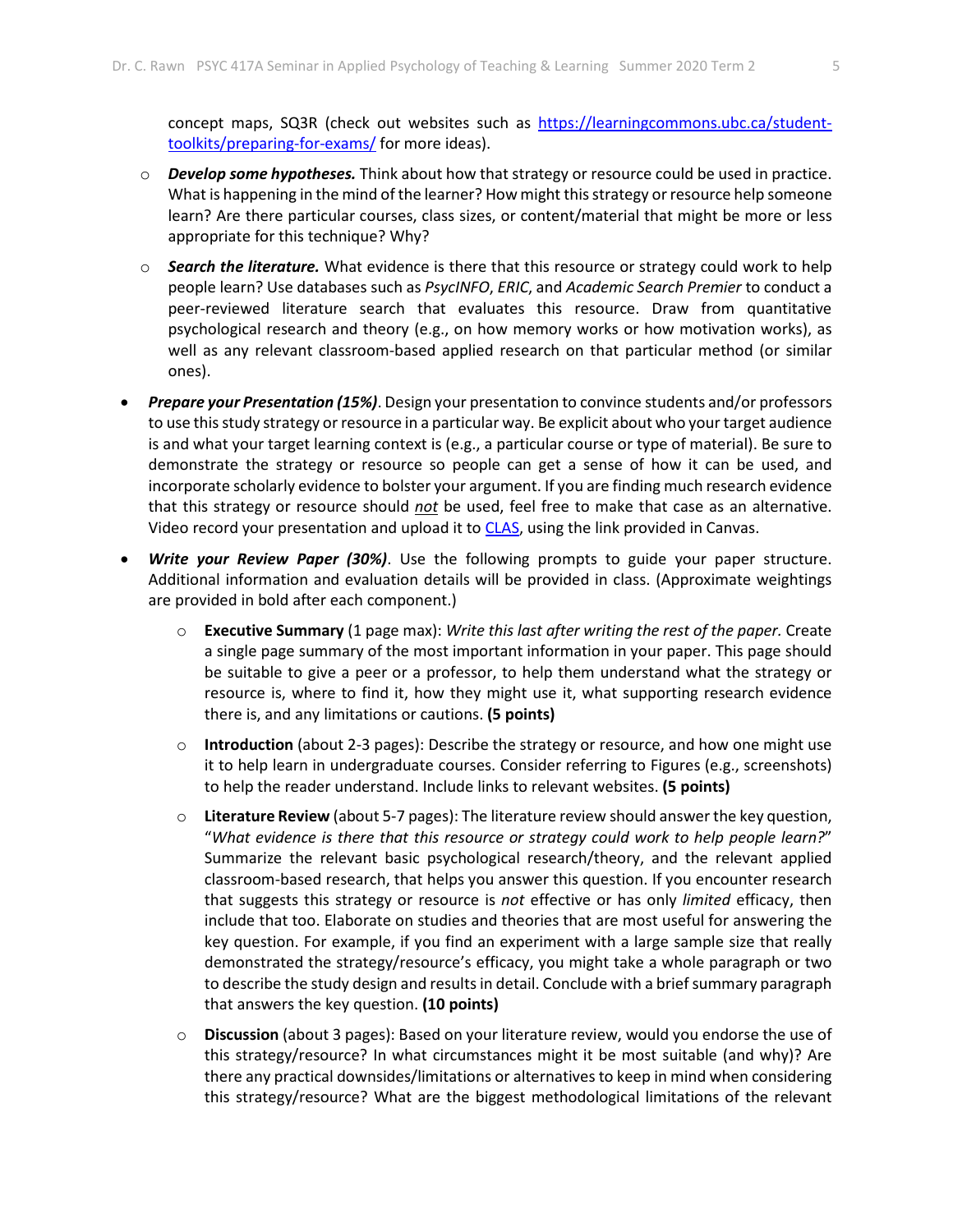research you reviewed earlier? Explain how big of a problem they are (i.e., do they completely shake our confidence in this strategy? Or are they minor enough to consider trying it out anyway?). Set a course for future research: What is not yet known about this strategy or resource? What is the next study that should be conducted (why)? **(5 points)**

o References (in APA style) **(5 points).** Figures and Appendices (as relevant)

Proposal (5%) due after Class #5 (Week 3 Friday). Instructor evaluation and feedback. Presentation (15%) due Class #9 (Week 5 Tuesday). Peer, TA, Instructor evaluation and feedback. Paper (30%) due after classes are over (Week 6, Sunday at 11:59pm). TA, Instructor evaluation.

## **BUILDING OUR COMMUNITY: SUPPORTS, SAFETY NETS, AND POLICIES**

#### *Be kind. Be calm. Be safe***.**

– Dr. Bonnie Henry, Provincial Health Officer, British Columbia, Canada

We are living in a time of global pandemic. Some of our classmates are joining us from around the world. Any of our circumstances may change at any time. I invite you to join me in taking inspiration from Dr. Henry as we begin to engage together.

Please see<https://keeplearning.ubc.ca/> for strategies for setting up and learning effectively online.

*In this section, you will find…*

- Supporting you (and me) through Personal Emergencies and Challenges
- Support through Peer Learning Communities
- Supporting Each other in our Shared Online Space
- Supporting Learning with Academic Integrity
- Supporting Your Success and Well-Being with Safety Nets and Built-in Flexibility
- Psychology Department Policies

### **Supporting you (and me) through Personal Emergencies and Challenges**

If you experience a personal emergency during this time, please seek the resources and support you need to cope with that emergency. Check [https://students.ubc.ca/health,](https://students.ubc.ca/health) and reach out if you don't know how or which resources to access. I'll help as best I can.

Take care of yourself first. Then, reach out to me to check in about the course. I will bring patience, flexibility, and compassion as we work on a solution. You don't need to tell me what has happened. But at this point we can figure out if the built-In safety nets (see below) are sufficient accommodation; otherwise, I'll ask that you review the in-term concession criteria [available here,](https://www.arts.ubc.ca/degree-planning/academic-performance/academic-concession/) and complete the Self-Declaration form if applicable. In more complex or longer-term affecting situations, please seek [Arts](https://students.arts.ubc.ca/advising/contact-us/)  [Academic Advising.](https://students.arts.ubc.ca/advising/contact-us/)

**Check out these support resources** *before* **an emergency.** See<https://students.ubc.ca/health> and especially<https://students.ubc.ca/covid19/mental-health-during-covid-19-outbreak> for ways to care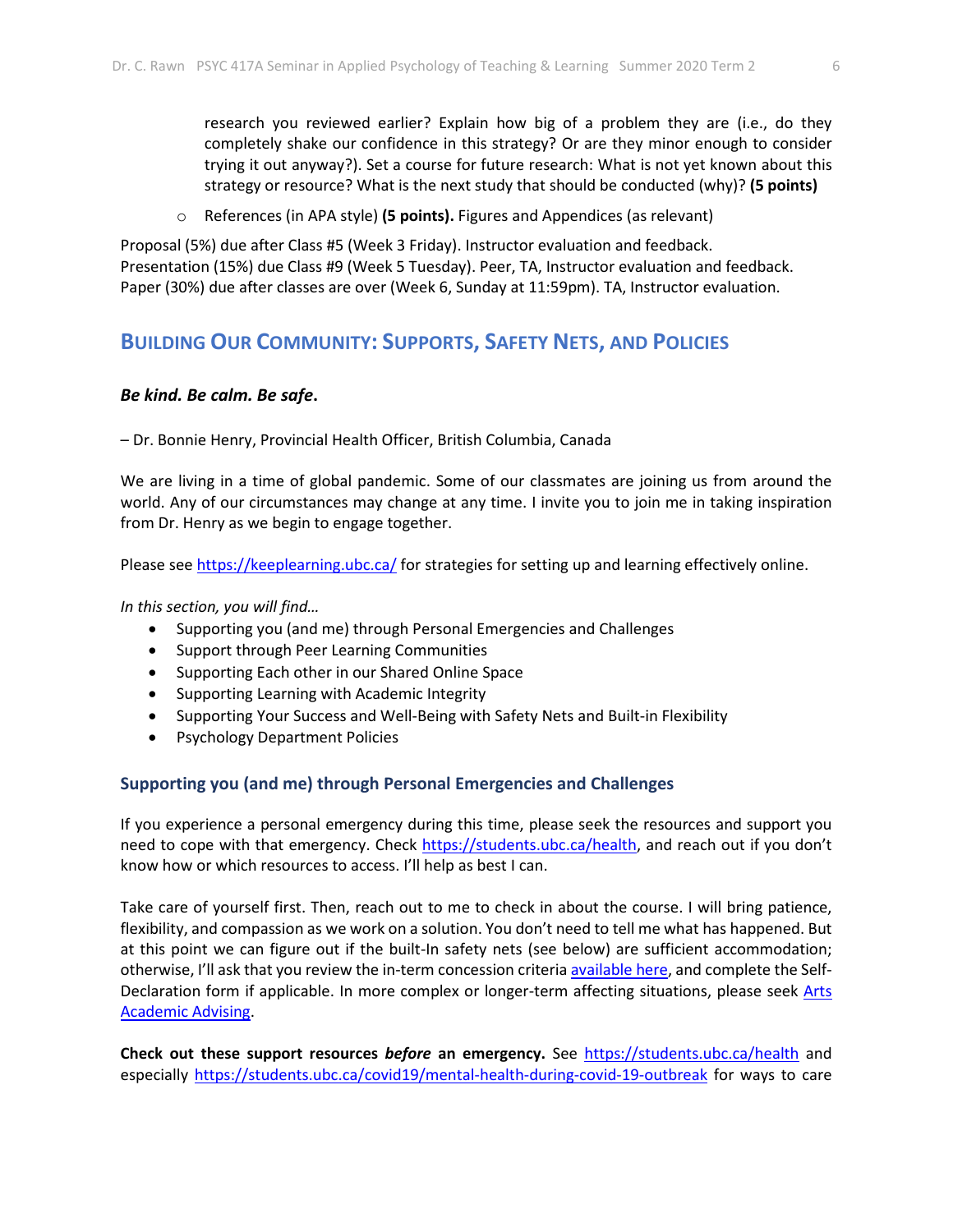for yourself during the pandemic and beyond. See also the Arts Student Support portal for wellness, academic, and broader support: [https://www.arts.ubc.ca/student-support/.](https://www.arts.ubc.ca/student-support/)

**What will happen your course Instructor experiences a personal emergency?** It is possible that I or our TA will experience a personal emergency during this course. I will communicate with you immediately and as often as I can, using the Announcements feature in Canvas. We will invite you to continue as much as possible with the scheduled learning activities, and we will communicate with you any modifications (e.g., to availability, timeliness of feedback) that are impacted. We will ask for your patience, flexibility, and compassion, as well as continued dedication to your and our classmate's learning during that time.

**Support for Students with Accessibility Needs.** "The Centre for Accessibility facilitates disability-related accommodations and programming initiatives designed to remove barriers for students with disabilities and ongoing medical conditions." If you have ongoing need for accommodation, please contact UBC's [Centre for Accessibility.](https://students.ubc.ca/about-student-services/centre-for-accessibility) I'll be happy to work with you on accommodations.

#### **Support through Peer Learning Communities**

It is my hope and intention that you and every single student in our class will feel a sense of belonging (thereby supporting your experience of *relatedness*). We will engage as a "large" group, with discussion threads and activities aimed at connecting all of us as we learn.

Additionally, we will divide into an even number of **Learning Community (LC) groups** (likely 4 groups of about 6 people). Your LC will be your primary go-to group for ideas, discussion, feedback, and miniassignments, thereby supporting your *competence* and *relatedness* as we build our community. Your LC will appear in your *Groups* tab on Canvas, and will have its own space for discussion, wikis, and collaboration. For each LC, we will create virtual space in Collaborate Ultra for synchronous audio/visual conversation, if possible.

I have carefully considered whether to assign groups. Self-chosen groups support autonomy but *only*  among those students who are previously connected to other students. Fully randomly assigned groups may miss chances to connect people who share a time zone. Thus, I will ask you to report your time zone in the Welcome module, and will form groups randomly after time zone is considered.

Option: If you would like an online space within Canvas for an additional self-chosen group, we can help you set that up. But I will still expect your LC to be your primary group.

#### **Supporting Each Other in our Shared Online Space**

Although we may be spread around the world, we are coming together to do this work of learning. Our Canvas home, including any links we add that connect in or out, is the space we hold for each other for this purpose of learning. This shared learning space is governed by and shaped by all of us.

I've been holding space for learning in physical classrooms for about 15 years; this is the first time I will be leading an entire course in a completely online space. This might be your first time learning in a completely online space—or maybe you have done this before. Let's all be patient and figure this out together.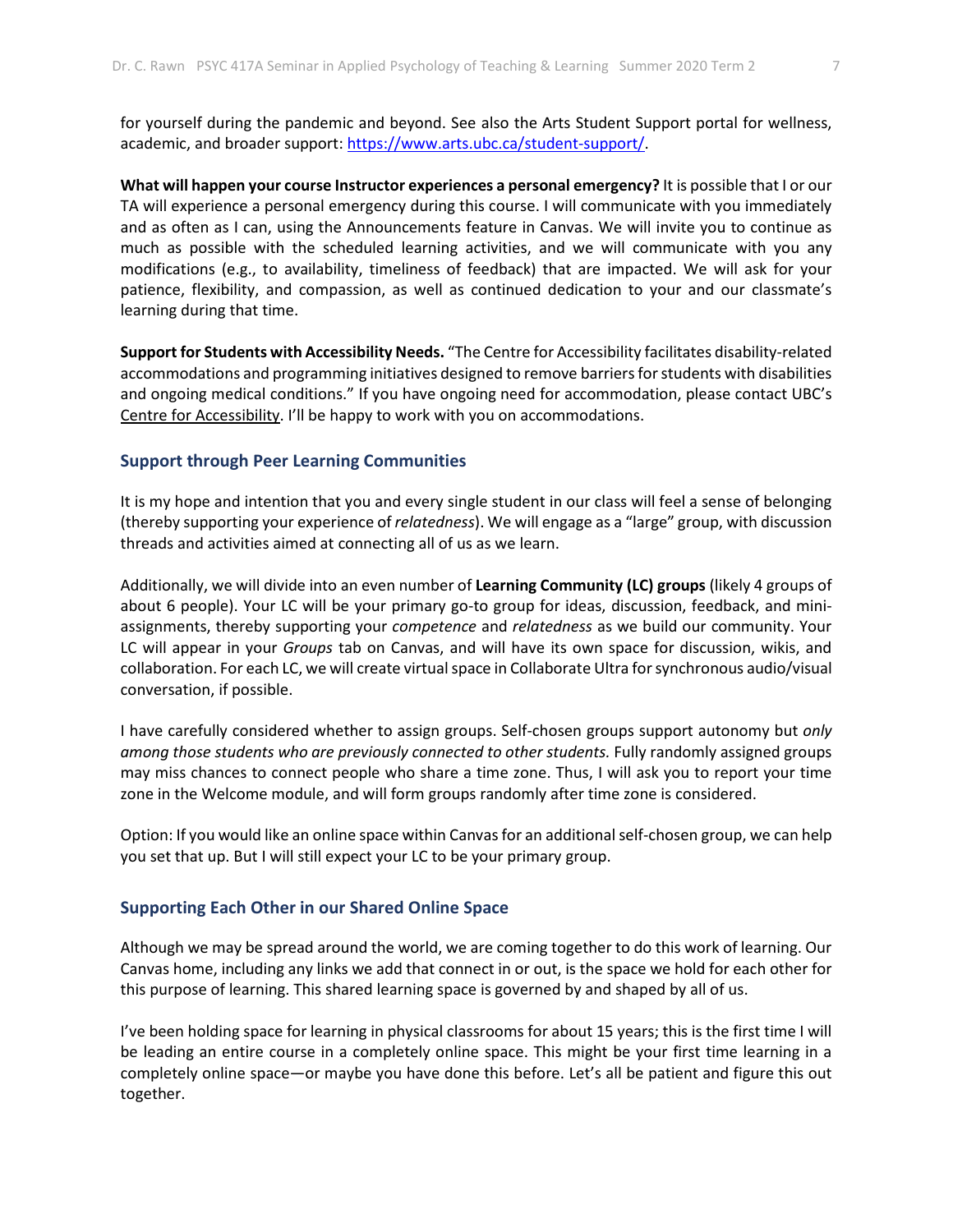One of the first things will we do together is set class engagement guidelines (supporting your experience of *autonomy* and *relatedness*). Thi[s classroom guidelines](https://wiki.ubc.ca/Documentation:Inclusive_Teaching/Classroom_Guidelines) resource, as well as the UBC Values statement below, help us prepare for how we may want to engage together. Think about how you want to us to engage respectfully together, and what that looks like.

#### **I endorse UBC's Values Statement, and invite you to do the same:**

UBC provides resources to support student learning and to maintain healthy lifestyles but recognizes that sometimes crises arise and so there are additional resources to access including those for survivors of sexual violence. **UBC values respect for the person and ideas of all members of the academic community**. **Harassment and discrimination are not tolerated** nor is suppression of academic freedom. UBC provides **appropriate accommodation for students with disabilities and for religious and cultural observances**. **UBC values academic honesty** and students are **expected to acknowledge the ideas generated by others and to uphold the highest academic standards in all of their actions**. Details of the policies and how to access support are available here: [https://senate.ubc.ca/policies-resources-support-student-success.](https://senate.ubc.ca/policies-resources-support-student-success) (from [Senate Policy: V-130;](https://senate.ubc.ca/sites/senate.ubc.ca/files/downloads/Policy-20190207-V-130-Syllabus.pdf) emphasis added)

#### **Supporting Learning with Academic Integrity**

In the academic community—a community of which you are now a part—we deal in ideas. That's our currency, our way of advancing knowledge. By representing our own and others' ideas in an honest way, we are (1) respecting the rules of this academic community, and (2) showcasing how our own novel ideas are distinct from but relate to their ideas. APA style gives us a formal way to indicate where our ideas end and where others' begin. **Welcome to the academic community. You are expected to act honestly and ethically, just like the rest of us.**

Make sure you understand UBC's definitions of [academic misconduct,](http://www.calendar.ubc.ca/Vancouver/index.cfm?tree=3,54,111,959) [consequences,](http://www.calendar.ubc.ca/Vancouver/index.cfm?tree=3,54,111,960) and expectation that students must clarify how [academic honesty](http://www.calendar.ubc.ca/Vancouver/index.cfm?tree=3,286,0,0) applies for a given assignment. *Please ask if you're not sure.* (While you're checking out the calendar, you might want to check out the ["Student Declaration](http://www.calendar.ubc.ca/Vancouver/index.cfm?tree=3,285,0,0)  [and Responsibility"](http://www.calendar.ubc.ca/Vancouver/index.cfm?tree=3,285,0,0) statement you agreed to when you registered.)

**What does academic integrity look like in this course?** Independent work should be done independently, and collaborative work should be agreed on by all collaboration parties in advance. All work should occur without unauthorized assistance. *Not sure if a certain type of assistance is authorized? Please ask.*

Being up front about where our ideas come from will be a big component. Citing our sources in both formal and informal ways will be essential, and appropriate, depending on the assignment. For example, much of the way I think and write about academic integrity has been influenced by the work of Dr. Laurie McNeill, including [her excellent wiki](https://wiki.ubc.ca/Learning_Commons:Faculty_Resources/Academic_Integrity) that curated all of the above links.

(*See what I just did there? In informal writing, such as discussion posts, we can use links and embed references to our fellow humans who informed our thinking. They're my ideas and written in my own words, but I'd be thinking differently if it weren't for my encounter with Dr. McNeill's scholarly work. When we write more formally, such as for the major project essay in this course, we psychologists use APA style conventions to cite and reference.*)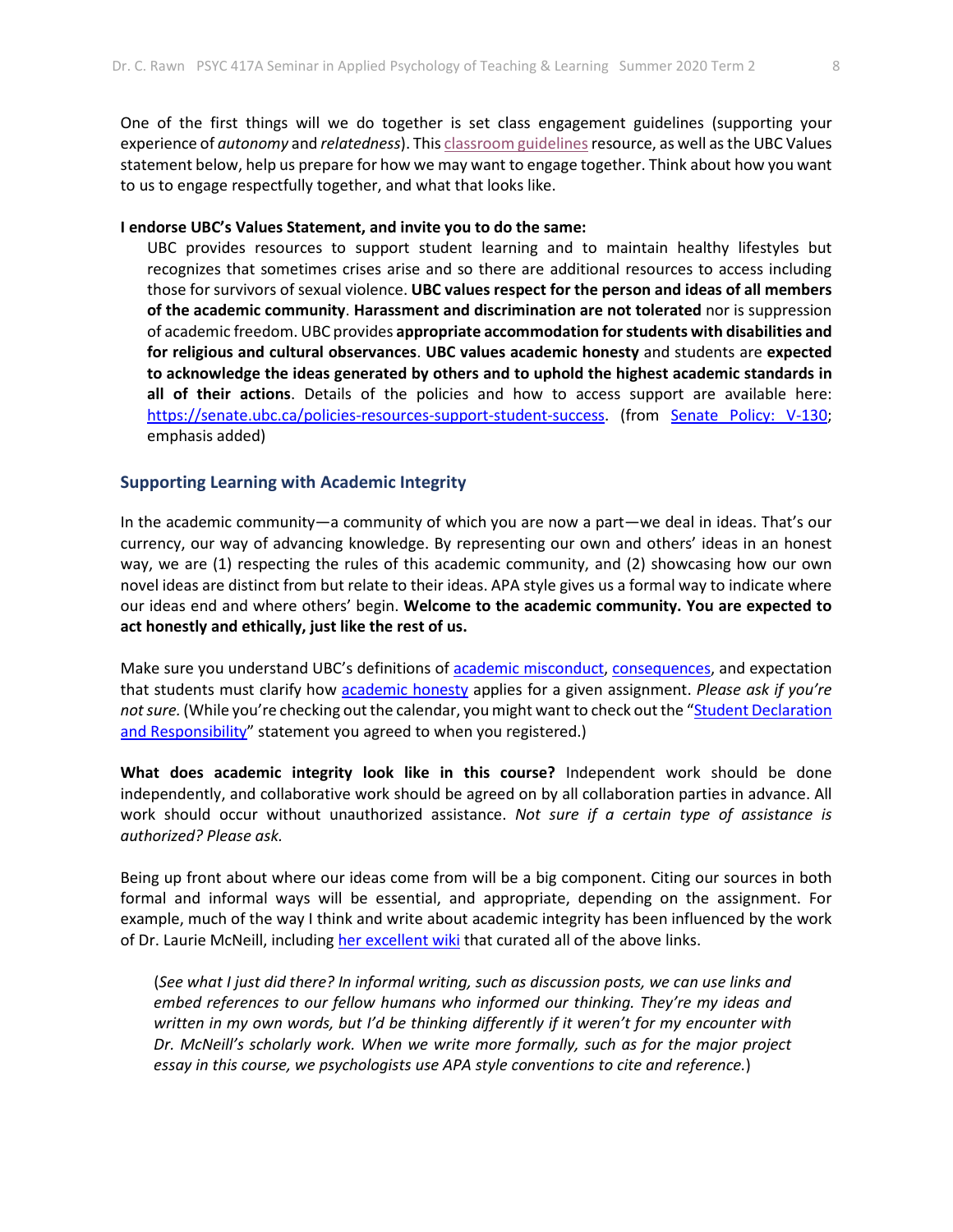Visit the Learning Commons' guide to academic integrity to help you organize your writing as well as understand how to prevent unintentional plagiarism. Visit [http://learningcommons.ubc.ca/resource](http://learningcommons.ubc.ca/resource-guides/avoiding-plagiarism/)[guides/avoiding-plagiarism/.](http://learningcommons.ubc.ca/resource-guides/avoiding-plagiarism/) An example tip: Do not copy and paste text from other sources, including other people's work, even in a draft. It's easy to unintentionally misrepresent those words as your own in a later draft (which would still qualify as plagiarism). *Please feel free to ask (have I said that enough?)*.

#### **Supporting Your Success and Well-Being with Safety Nets and Built-in Flexibility**

I trust that when you *can* make deadlines on time you *will* make deadlines on time. Several safety nets are built in to the course for everyone to use without question, explanation or appeal, thereby supporting your experience of *autonomy* and privacy.

- **There is no penalty for missing synchronous learning work (e.g., because of caregiving or time zones) if it is made up in another way.** For every synchronous learning meeting, I will strive to make recordings and activities available for those who need this accommodation. For example, if Learning Communities create a mini-presentation during synchronous time, I will offer an extended deadline for a Learning Community anchored in a vastly different time zone, or a chance to draft a mini-presentation independently and receive equivalent feedback. *If you have other ideas about how I can best support you, please let me know.*
- **Flexible weighting for Scholarly Reading Reflections.** Your best will count for 9%, your second best three will count for 6% each, and your least successful will count for 3%.
- **Late Scholarly Reading Reflections or any part of the Major Project:** You will receive THREE 1- Day-Late Passes**.** Use them all at once (3 days for one assignment), or separate (e.g., 1 day for 3 assignments). After those three days have been used, standard 10% per day deductions will apply (except in emergency circumstances).
- **Mini-Assignments, discussion posts:** If you miss routine asynchronous or synchronous work, please catch up as soon as you can. If the missed work was time-sensitive and doesn't make sense to catch up, the alternative assignment is this: Submit to me a brief synthesis of your Learning Community's discussion on that week's topic, along with a brief reflection on how you have made progress on that Lesson's learning objectives (posted at the start of the Lesson).
- **If you need more support beyond this, please reach out. I will offer patience, flexibility, and compassion, and I expect honesty and flexibility in return.**

#### **Psychology Department Policies**

#### **Grading**

*Note for this Seminar: Because of our small class size, our class average score can deviate from usual Departmental grading policy. It's reasonable to expect the class mean to be around 75%, with a standard deviation around 11-12%.*

Standard policy: "In order to reduce grade inflation and maintain equity across multiple course sections, all psychology courses are required to comply with departmental norms regarding grade distributions. According to departmental norms, the average grade in a 100- and 200-level Psychology courses are 67 for an exceptionally strong class, 65 for an average class, and 63 for a weak class, with a standard deviation of 14. The corresponding figures for 300- and 400-level classes are 70, 68, and 66, with a standard deviation of 13. Scaling may be used in order to comply with these norms; grades may be scaled up or down as necessary by the professor or department. Grades are not official until they appear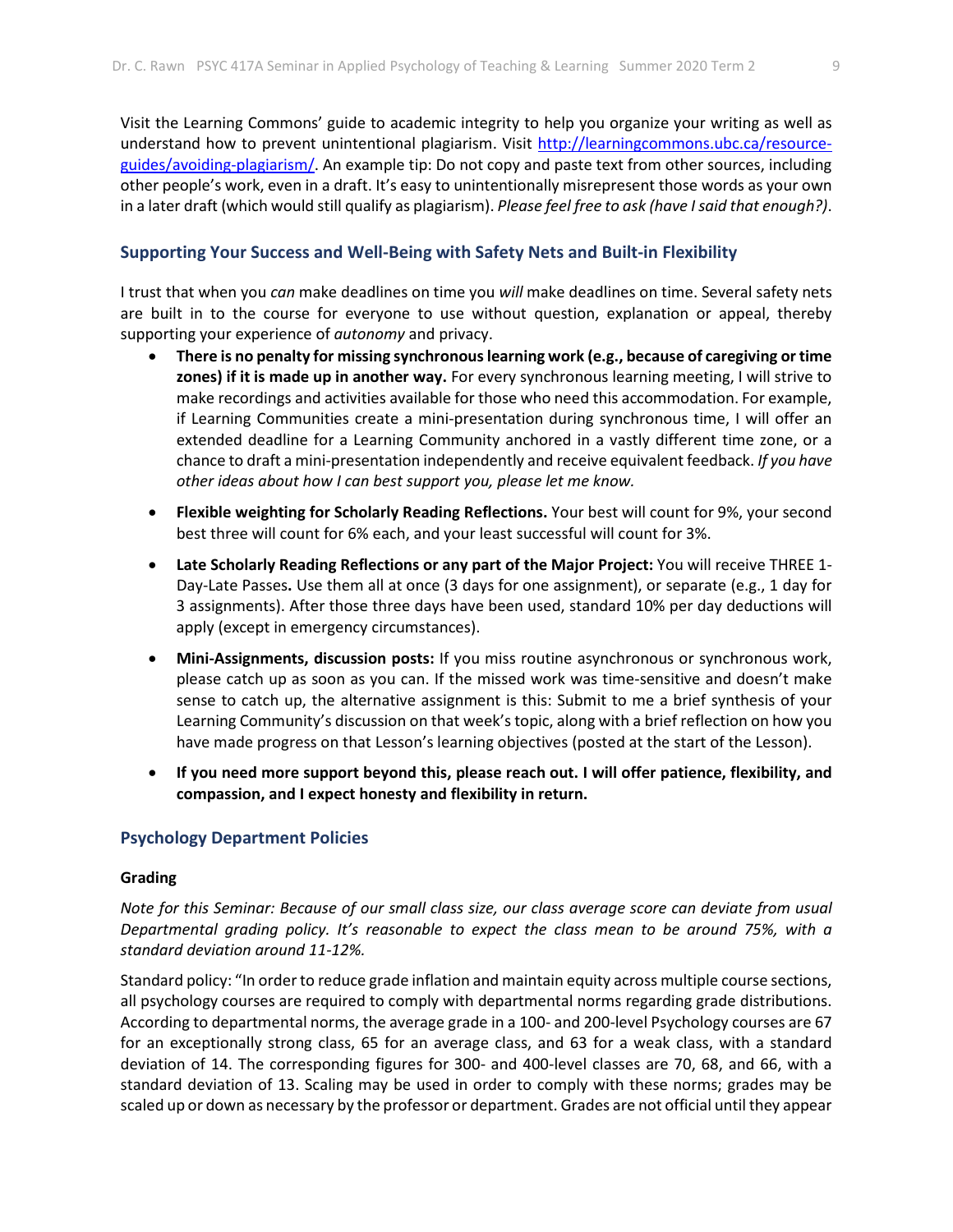on a student's academic record. You will receive both a percent and a letter grade for this course. At UBC, they convert according to the key below:

| A+ 90-100% B+ 76-79% C+ 64-67% D 50-54% |  |  |  |
|-----------------------------------------|--|--|--|
| A 85-89% B 72-75% C 60-63% F 0-49%      |  |  |  |
| A- 80-84% B- 68-71% C- 55-59%           |  |  |  |

#### **Academic Misconduct**

Cheating, plagiarism, and other forms of academic misconduct are very serious concerns of the University, and the Department of Psychology has taken steps to alleviate them. In the first place, the Department has implemented software that can reliably detect cheating on multiple-choice exams by analyzing the patterns of students' responses. In addition, the Department subscribes to *TurnItIn* — a service designed to detect and deter plagiarism. All materials (term papers, lab reports, etc.) that students submit for grading will be compared to over 5 billion pages of content located on the Internet or in TurnItIn's own proprietary databases. The results of these comparisons are compiled into customized "Originality Reports" containing several, sensitive measures of originality that flag instances of matching text suggesting possible plagiarism; instructors receive copies of these reports for every student in their classes. During exams, the instructor and invigilators reserve the right to move students in their seating arrangement with no explanation provided.

In all cases of suspected academic misconduct, the parties involved will be pursued to the fullest extent dictated by the guidelines of the University. Strong evidence of cheating or plagiarism may result in a zero credit for the work in question. According to the University Act (section 61), the President of UBC has the right to impose harsher penalties including (but not limited to) a failing grade for the course, suspension from the University, cancellation of scholarships, or a notation added to a student's transcript. For details on pertinent University policies and procedures, please see Chapter 5 in the UBC Calendar [\(http://students.ubc.ca/calendar\)](http://students.ubc.ca/calendar).

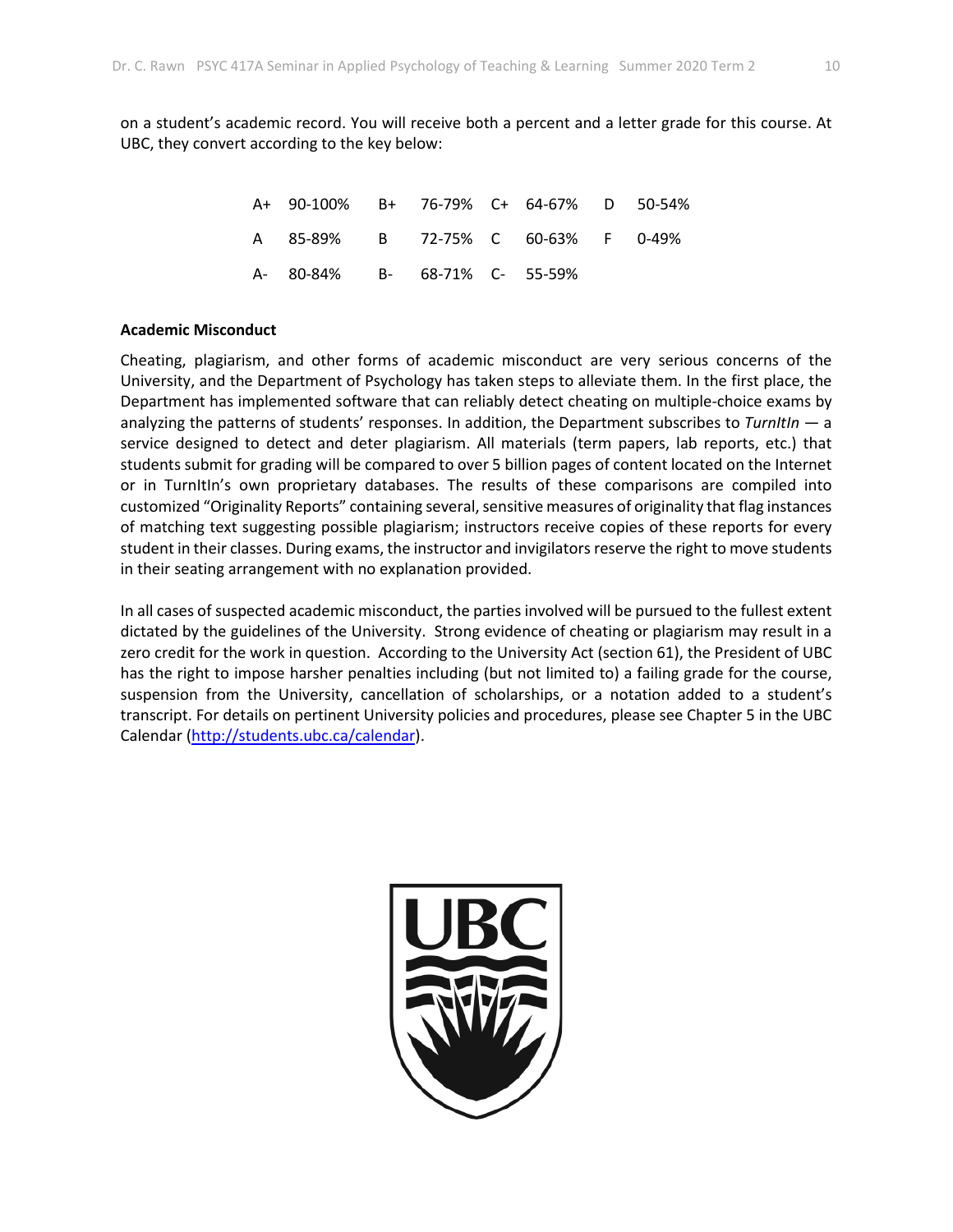## **ABOUT READINGS IN THIS COURSE**

This course is not a traditional survey of topics and issues as one might find in a textbook. Instead, we will be reading approximately one assigned research article per week, beginning with Week 1. It is essential to come prepared, having reviewed the readings.

For the most part, we will be reading primary source research articles in this course, in order to develop skills in reading articles, extracting information from them, critiquing, synthesizing, and applying what we have learned.

#### **Resources for Strategic Reading**

Maximize learning and minimize stress by spending some time reviewing these resources.

- [Strategies for Reading Academic Articles](https://writingcenter.gmu.edu/guides/strategies-for-reading-academic-articles) (prepared by the Writing Centre at George Mason University)
- [How to Summarize a Research Article](https://writingcenter.uconn.edu/wp-content/uploads/sites/593/2014/06/How_to_Summarize_a_Research_Article1.pdf) (a .pdf prepared by the Writing Centre at University of Connecticut)
- [APA Style Workshop](https://owl.purdue.edu/owl/research_and_citation/apa_style/apa_overview_and_workshop.html) (by the OWL at Purdue)
- Need a refresher on research methods? Consider revisiting your PSYC 217 textbook (e.g., Chapters 4, 12-14): Cozby, P. C. & Rawn, C. D. (2016). *Methods [in Behavioural](https://www.mheducation.ca/highereducation/products/9781259271700/connect+with+smartbook+online+access+for+methods+in+behavioural+research/)  [Research](https://www.mheducation.ca/highereducation/products/9781259271700/connect+with+smartbook+online+access+for+methods+in+behavioural+research/)*, 2nd Canadian Edition. McGraw-Hill Ryerson: Toronto.

#### **Finding Readings**

*Do not pay money to access any of the readings. Use the library.ubc.ca website and resources.* I had hoped to curate all of the assigned readings in pdf format on the course Canvas site, but I didn't because (a) I ran out of time, and (b) it's actually better for you in the long run if you know how to find your own articles… because after this course I won't be available to hunt them down for you!

You'll need:

- A computer with internet access
- <http://www.library.ubc.ca/>
- The reading list (see below)
- To find additional articles for your paper, consider using databases such as PsycINFO, ERIC, and Academic Search Premier.

#### **Book Recommendation**

For a 400-level psychology seminar course, it makes the most sense to focus on the science directly, rather than in pre-packaged form. *But* I was tempted to assign this excellent book instead! If you are interested in the application of psychological principles to classrooms, I highly recommend this book:

Ambrose, S. A., Bridges, M. W., DiPietro, M., Lovett, C., & Norman, M. K. (Eds.). (2010). *[How](https://www.wiley.com/en-ca/How+Learning+Works:+Seven+Research+Based+Principles+for+Smart+Teaching-p-9780470484104)  [Learning Works: Seven Research Based Principles](https://www.wiley.com/en-ca/How+Learning+Works:+Seven+Research+Based+Principles+for+Smart+Teaching-p-9780470484104)  [for Smart Teaching.](https://www.wiley.com/en-ca/How+Learning+Works:+Seven+Research+Based+Principles+for+Smart+Teaching-p-9780470484104)* San Francisco: Jossey-Bass.

## **PREPARING FOR EACH LESSON: READINGS AND TOPICS**

The topics and readings selected here serve to anchor our primary task: learning how to apply our knowledge of psychology to a teaching support role such as undergraduate teaching assistant. Topics reflect the major tasks of this role: holding office hours and offering effective advice for students, grading and evaluating work, detecting and dealing with plagiarism, acting ethically and professionally with sensitive issues.

Every Lesson, expect a variety of activities designed to help you learn how to apply psychology for teaching contexts. Activities will include but not be limited to: active peer-to-peer and group discussion that builds on the assigned readings, one or more activities that results in a mini-presentation or written product to submit, feedback on the written or oral presentations of others.

*Read on for topic-by-topic details.* 

*Note that articles per week are listed in the recommended reading order, which is not necessarily alphabetical order (by author).*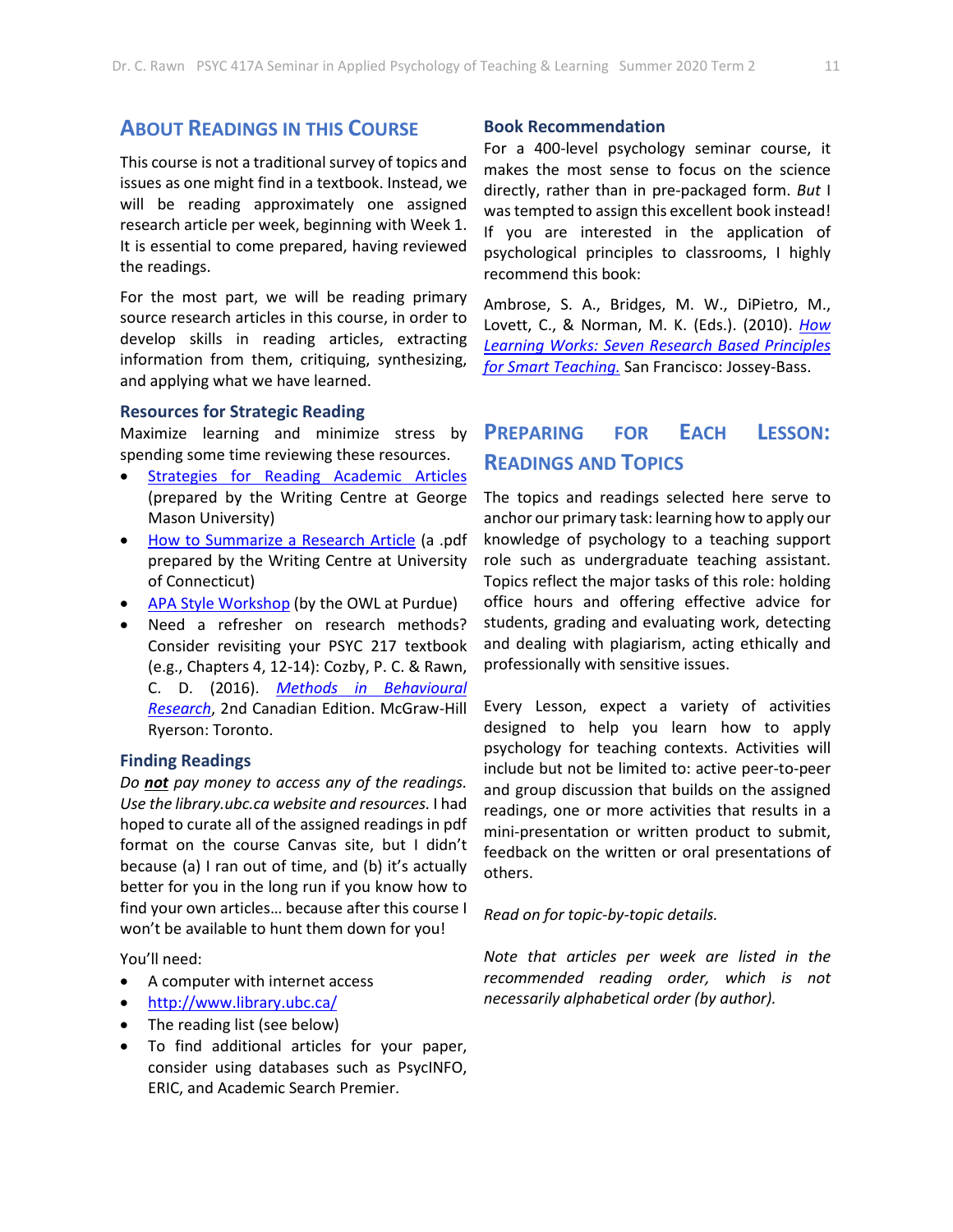#### Preparing for our Course: Course Introduction Module

*You will receive access to our Canvas course (titled PSYC 417A 951 2020S Special Topics in Psychology) the day the Term officially begins. When you enter the course, take a moment to orient to the landing page.* 

*Then complete the Course Introduction module, which is accessible either through the Modules area on the left, or linked directly from the purple* 

*Course Introduction (Start here!) box (see screenshot). Please complete that module (as well as the readings for Lesson #1) before our first Synchronous Learning Meeting.*

#### Preparing for Lesson #1: Getting Started in this Course and as Teaching Team Members

*We will begin by exploring how our course can help you develop skills relevant to an undergraduate teaching assistantship and other future professional activities. We will also start considering how we can leverage our prior knowledge of psychology.*

Appleby, D. C. (2019, January 21). Should you become an undergraduate teaching assistant? [Blog post]. Retrieved from [http://psychlearningcurve.org/should-you-become-an-undergraduate-teaching](http://psychlearningcurve.org/should-you-become-an-undergraduate-teaching-assistant/)[assistant/](http://psychlearningcurve.org/should-you-become-an-undergraduate-teaching-assistant/) See also<https://psych.ubc.ca/about/job-opportunities/> for information about Teaching Assistantships in our Psychology Department.

- Stamm, K. (2019, March 4). Degree + skills: How to get a job with a bachelor's degree in psychology [Blog post]. Retrieved fro[m http://psychlearningcurve.org/degree-skills-how-to-get-a-job-with](http://psychlearningcurve.org/degree-skills-how-to-get-a-job-with-a-bachelors-degree-in-psychology/)[a-bachelors-degree-in-psychology/](http://psychlearningcurve.org/degree-skills-how-to-get-a-job-with-a-bachelors-degree-in-psychology/)
- Hard, B. M., Lovett, J. M., & Brady, S. T. (2019). What do students remember about introductory psychology, years later? *Scholarship of Teaching and Learning in Psychology, 5*, 61-74. [http://dx.doi.org/10.1037/stl0000136](https://psycnet.apa.org/doi/10.1037/stl0000136)

Want to learn more? Check out these optional sources…

- Cranney, J. (2013). Towards psychological literacy: A snapshot of evidence-based learning and teaching. *Australian Journal of Psychology, 65*, 1-4[. https://doi.org/10.1111/ajpy.12013](https://doi.org/10.1111/ajpy.12013)
- Hunter, A. S., & Lloyd, M. E. (2018). Faculty discuss study strategies, but not the best ones: A survey of suggested exam preparation techniques for difficult courses across disciplines. *Scholarship of Teaching and Learning in Psychology, 4*, 105-114[. http://dx.doi.org/10.1037/stl0000107](https://psycnet.apa.org/doi/10.1037/stl0000107)
- Landrum, R. E. (2018, January). What can you do with a bachelor's degree in psychology? Like this title, the actual answer is complicated [Blog post]. Retrieved from <https://www.apa.org/ed/precollege/psn/2018/01/bachelors-degree>
- Levere, D., & Gooderham, G. K. (Hosts). (2020, March 23). *After the Psychology degree with Dr. Eric Landrum* (No. 3.14) [Audio podcast episode]. In *BrainBuzz*. <https://www.brainbuzzpodcast.com/episodes/2020/3/23/dr-eric-landrum>
- Pfund, R. A., Norcross, J. C., Hailstorks, R., Stamm, K. E., & Christidis, P. (2018). Introduction to psychology: Course purposes, learning outcomes, and assessment practices. *Teaching of Psychology, 45*, 213- 219. [https://doi.org/10.1177/0098628318779257.](https://doi.org/10.1177%2F0098628318779257)

යු Course Introduction (Start Here!)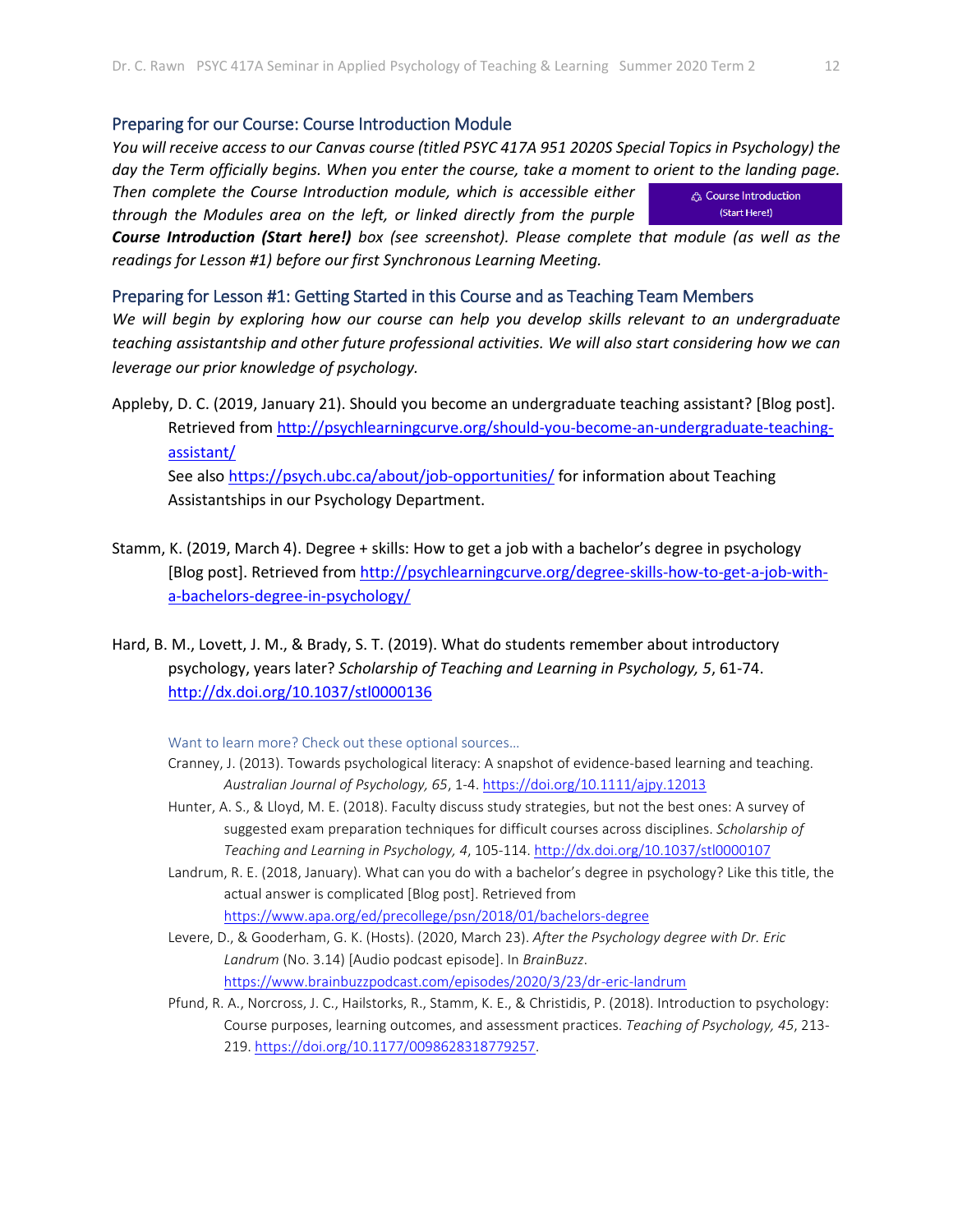#### Preparing for Lesson #2: Bridging Research Methods to Classroom Applications: Grading Rubrics

*One of the most important, time-consuming, and challenging tasks of being a teaching assistant is evaluating the work of others. These skills aren't limited to teaching, however. Any type of job that has a managerial component will likely involve evaluating performance (your own and/or others') according to some sort of standard. These readings help us bridge our understanding of measurement principles to this important task.*

- Greenberg, K. P. (2012). A reliable and valid weighted scoring instrument for use in grading APA-Style empirical research report. *Teaching of Psychology, 39*, 17-23. DOI: 10.1177/0098628311430643
- Panadero, E., Romero, M., & Strijbos, J.-W. (2013). The impact of a rubric and friendship on peer assessment: Effects on construct validity, performance, and perceptions of fairness and comfort. *Studies in Educational Evaluation, 39*, 195-203.<https://doi.org/10.1016/j.stueduc.2013.10.005>
- Learning Design and Technology Program. (2018). Sample discussion board rubric LDT. *Purdue University Repository for Online Teaching and Learning*. Retrieved from [https://www.purdue.edu/innovativelearning/supporting](https://www.purdue.edu/innovativelearning/supporting-instruction/portal/files/8.2_Sample_Discussion_Board_Rubric_LDT.pdf)instruction/portal/files/8.2 Sample Discussion Board Rubric LDT.pdf

Want to learn more? Check out these optional sources…

- García-Ros, R. (2011). Analysis and validation of a rubric to assess oral presentation skills in university contexts. *Electronic Journal of Research in Educational Psychology, 9*, 2043-1061.
- Jeffery, D., Krassimir, Y., Crerar, A., & Ritchie, K. (2016). How to achieve accurate peer assessment for high value written assignments in a senior undergraduate course. *Assessment & Evaluation in Higher Education, 41*, 127-140[. https://doi.org/10.1080/02602938.2014.987721](https://doi.org/10.1080/02602938.2014.987721)
- Rawn, C. D. (October 19, 2018). Presenting on peer assessment at the STP conference [Blog post]. Retrieved from [http://blogs.ubc.ca/catherinerawn/2018/10/19/presenting-on-peer-assessment](http://blogs.ubc.ca/catherinerawn/2018/10/19/presenting-on-peer-assessment-at-the-stp-conference/)[at-the-stp-conference/](http://blogs.ubc.ca/catherinerawn/2018/10/19/presenting-on-peer-assessment-at-the-stp-conference/)
- Rawn, C. D. (November 7, 2018). Conference follow-up questions on peer assessment [Blog post]. <http://blogs.ubc.ca/catherinerawn/2018/11/07/1607/>
- Stellmack, M. A., Konheim-Kalkstein, Y. L., Manor, J. E., Massey, A. R., & Schmitz, J. A. P. (2009). An assessment of reliability and validity of a rubric for grading APA-style introductions. *Teaching of Psychology, 26*, 102-107. [https://doi.org/10.1080/00986280902739776](https://doi.org/10.1080%2F00986280902739776) *Note the full rubric is available here:* <http://stellmack.psych.umn.edu/>
- Timmerman, B. E. C., Strickland, D. C., Johnson, R. L., & Payne, J. R. (2011). Development of a 'universal' rubric for assessing undergraduates' scientific reasoning skills using scientific writing. *Assessment & Evaluation in Higher Education, 36*, 509-547.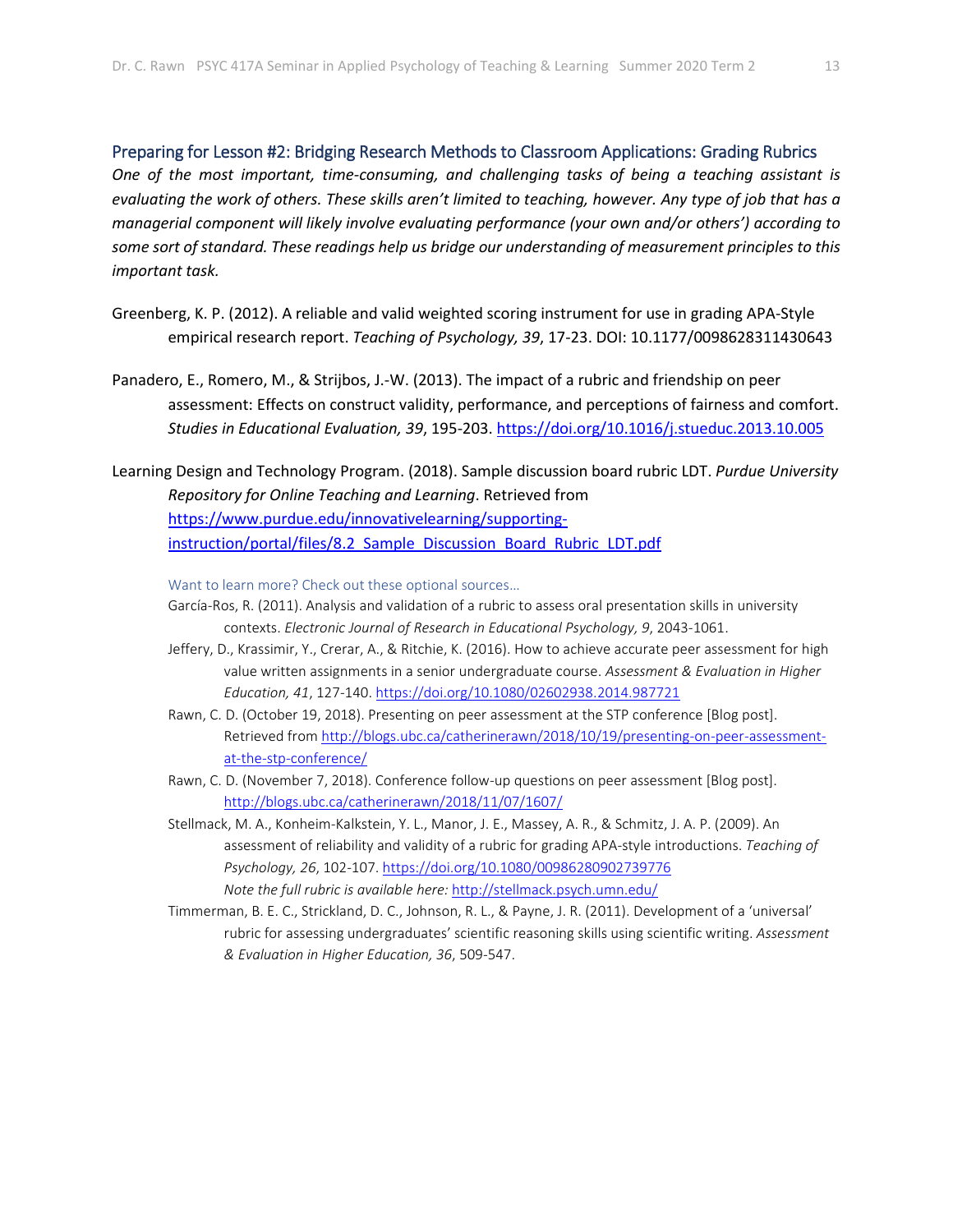## Preparing for Lesson #3: Bridging Basic (Cognitive) Research to Classroom Applications

*These readings build from cognitive psychological principles of learning and memory to test (Ariel & Karpicke, Cromley & Kunze) and recommend (Dunn et al.) evidence-based strategies to help people learn. Concepts and applications explored in these articles can help inform an evidence-based approach to recommending study strategies to fellow peers. Discussion of these readings will prepare us to launch the major project in this course.*

- Ariel, R., & Karpicke, J. D. (2018). Improving self-regulated learning with a retrieval practice intervention. *Journal of Experimental Psychology: Applied, 24*, 43-56.<http://dx.doi.org/10.1037/xap0000133>
- Cromley, J. G., & Kunze, A. J. (2020). Metacognition in Education: Translational Research. *Translational Issues in Psychological Science, 6,* 15-20.<http://dx.doi.org/10.1037/tps0000218>
- Dunn, D. S., Saville, B. K., Baker, S. C., & Marek, P. (2013). Evidence-based teaching: Tools and techniques that promote learning in the psychology classroom. *Australian Journal of Psychology, 65*, 5-13[. http://dx.doi.org/10.1111/ajpy.12004](http://dx.doi.org/10.1111/ajpy.12004)

Want to learn more? Check out these optional sources…

- Agarwal, P. K. (2019). Retrieval practice & Bloom's taxonomy: Do students need fact knowledge before higher order learning? *Journal of Education Psychology, 111*, 189-209. <https://dx.doi.org/10.1037/edu0000282>
- Bodie, G. D., Powers, W. G., & Fitch-Hauser, M. (2006). Chunking, priming and active learning: Toward an innovative and blended approach to teaching communication-related skills. *Interactive Learning Environments, 14*, 119-135[. http://dx.doi.org/10.1080/10494820600800182](http://dx.doi.org/10.1080/10494820600800182)
- Dunlosky, J. (2013). Strengthening the student toolbox: Study strategies to boost learning. *American Educator, 37*, 12-21. Retrieved from

<https://www.aft.org/sites/default/files/periodicals/dunlosky.pdf>

- Dunlosky, J., & Rawson, K. A. (2015). Practice tests, spaced practice, and successive relearning: Tips for classroom use and for guiding students' learning. *Scholarship of Teaching and Learning in Psychology, 1*, 72-78. [http://dx.doi.org/10.1037/stl0000024](https://psycnet.apa.org/doi/10.1037/stl0000024)
- Golding, C. (2011). Educating for critical thinking: Thought-encouraging questions in a community of inquiry. *Higher Education Research & Development, 30*, 357-370. <https://doi.org/10.1080/07294360.2010.499144>
- Kirk-Johnson, A. Galla, B. M., & Fraundorf, S. H. (2019). Perceiving effort as poor learning: The misinterpreted-effort hypothesis of how experienced effort and perceived learning relate to study strategy choice. *Cognitive Psychology, 115*, 101237. <https://doi.org/10.1016/j.cogpsych.2019.101237>
- Lachner, A., Ly, K.-T., & Nückles, M. (2018). Providing written or oral explanations? Differential effects of the modality of explaining on students' conceptual learning and transfer. *The Journal of Experimental Education, 86*, 344-361[. https://doi.org/10.1080/00220973.2017.1363691](https://doi.org/10.1080/00220973.2017.1363691)
- Morehead, K., Dunlosky, J., & Rawson, K. A. (2019). How much mightier is the pen than the keyboard for note-taking? A replication and extension of Mueller and Oppenheimer (2014). *Education Psychology Review*[. https://doi.org/10.1007/s10648-019-09468-2](https://doi.org/10.1007/s10648-019-09468-2)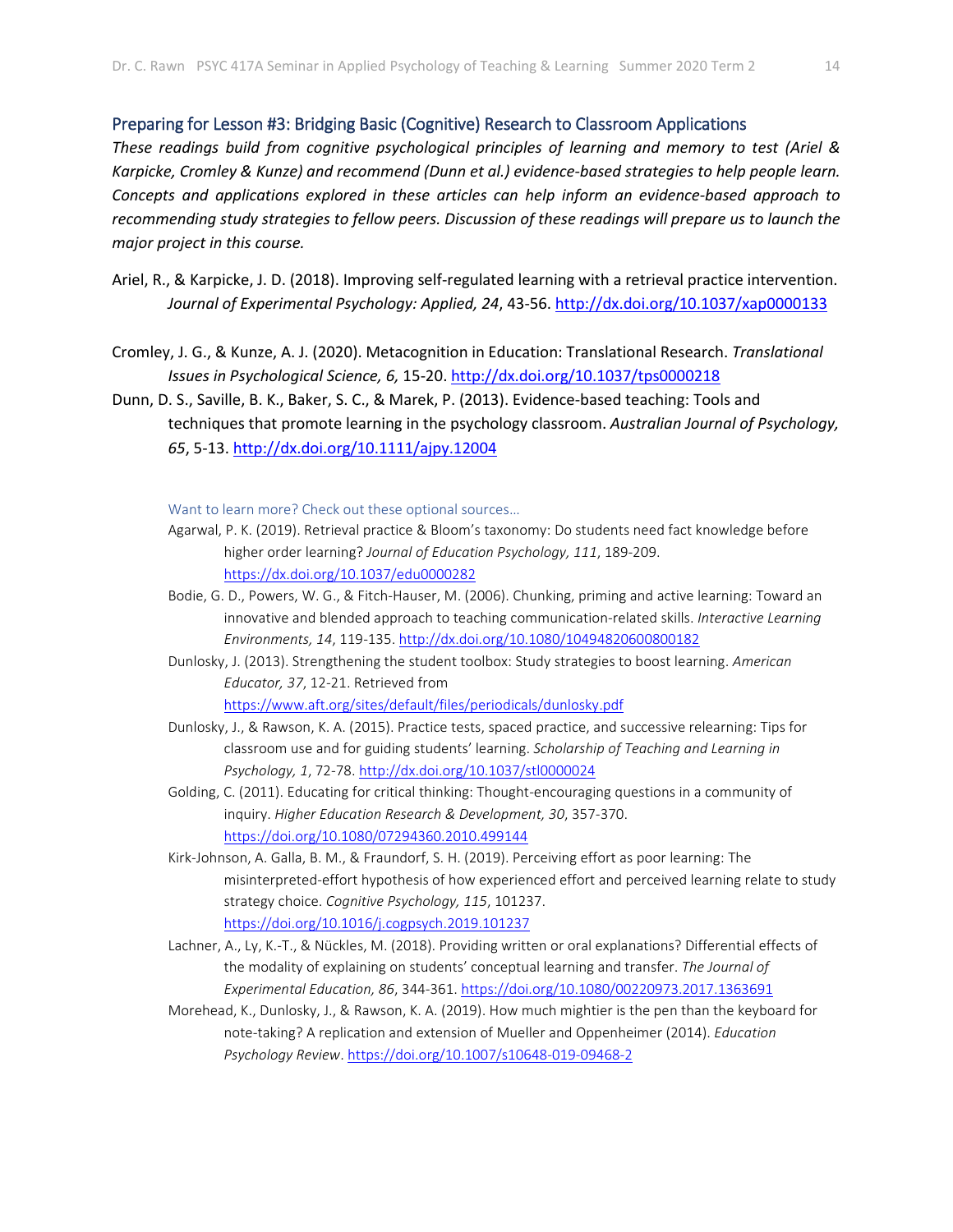- Morehead, K., Dunlosky, J., Rawson, K. A., Blasiman, R., & Hollis, R. B. (2019). Note-taking habits of 21<sup>st</sup> century college students: implications for student learning, memory, and achievement. *Memory*. <https://doi.org/10.1080/09658211.2019.1569694>
- Roediger, H. L., III, & Karpicke, J. D. (2018). Reflections on the resurgence of interest in the testing effect. *Perspectives on Psychological Science, 13*, 236-241. <https://doi.org/10.1177%2F1745691617718873>
- Tullis, J. G., Finley, J. R., & Benjamin, A. S. (2013). Metacognition of the testing effect: Guiding learners to predict the benefits of retrieval. *Memory & Cognition, 41*, 429-442.

#### Preparing for Lesson #4: Applying Social Psychology to Help People Learn

*The first study applies social psychological theory of motivation to understand academic procrastination. The second article – a theory paper – challenges us to consider how group identity, including race and socioeconomic background, influences the extent to which students may feel differently at ease in higher education contexts, and what we as teaching team members can do ensure all students are welcomed. Concepts and applications explored in these articles can help inform an evidence-based approach to recommending study and academic engagement strategies to fellow peers, and may also inspire your major project.*

- Start here for a brief overview of Self-Determination Theory, which is referenced in both of the target articles[: https://selfdeterminationtheory.org/application-education/](https://selfdeterminationtheory.org/application-education/)
- Burnam, A., Komarraju, M., Hamel, R., & Nadler, D. R. (2014). Do adaptive perfectionism and selfdetermined motivation reduce academic procrastination? *Learning and Individual Differences, 36*, 165-172[. https://doi.org/10.1016/j.lindif.2014.10.009](https://doi.org/10.1016/j.lindif.2014.10.009)
- Aday, A., & Schmader, T. (2019). Seeking authenticity in diverse contexts: How identities and environments constrain "free" choice. *Social and Personality Psychology Compass, 13,* e12450. <https://doi.org/10.1111/spc3.12450>

Want to learn more? Check out these optional sources…

- Arnold, E. G., Burroughs, E. A., & Deshler, J. M. (2019). Investigating classroom implementation of researchbased interventions for reducing stereotype threat in calculus. *International Journal of Research & Method in Education*. DOI: [10.1080/1743727X.2019.1575352](https://doi.org/10.1080/1743727X.2019.1575352)
- Blasiman, R. N., Dunlosky, J., & Rawson, K. A. (2017). The what, how much, and when of study strategies: Comparing intended versus actual study behaviour. *Memory, 25*, 784-792. <https://doi.org/10.1080/09658211.2016.1221974>
- Buzinski, S. G., Clark, J., Cohen, M., Buck, B., & Roberts, S. P. (2018). Insidious assumptions: How pluralistic ignorance of studying behaviour relates to exam performance. *Teaching of Psychology, 45*, 333- 339.<https://doi.org/10.1177%2F0098628318796919>
- Kachanoff, F. J., Wohl, M. J. A., Koestner, R., & Taylor, D. M. (2020) Them, us, and I: How group contexts influence basic psychological needs*. Current Directions in Psychological Science, 29*, 47-54. <https://doi.org/10.1177/0963721419884318>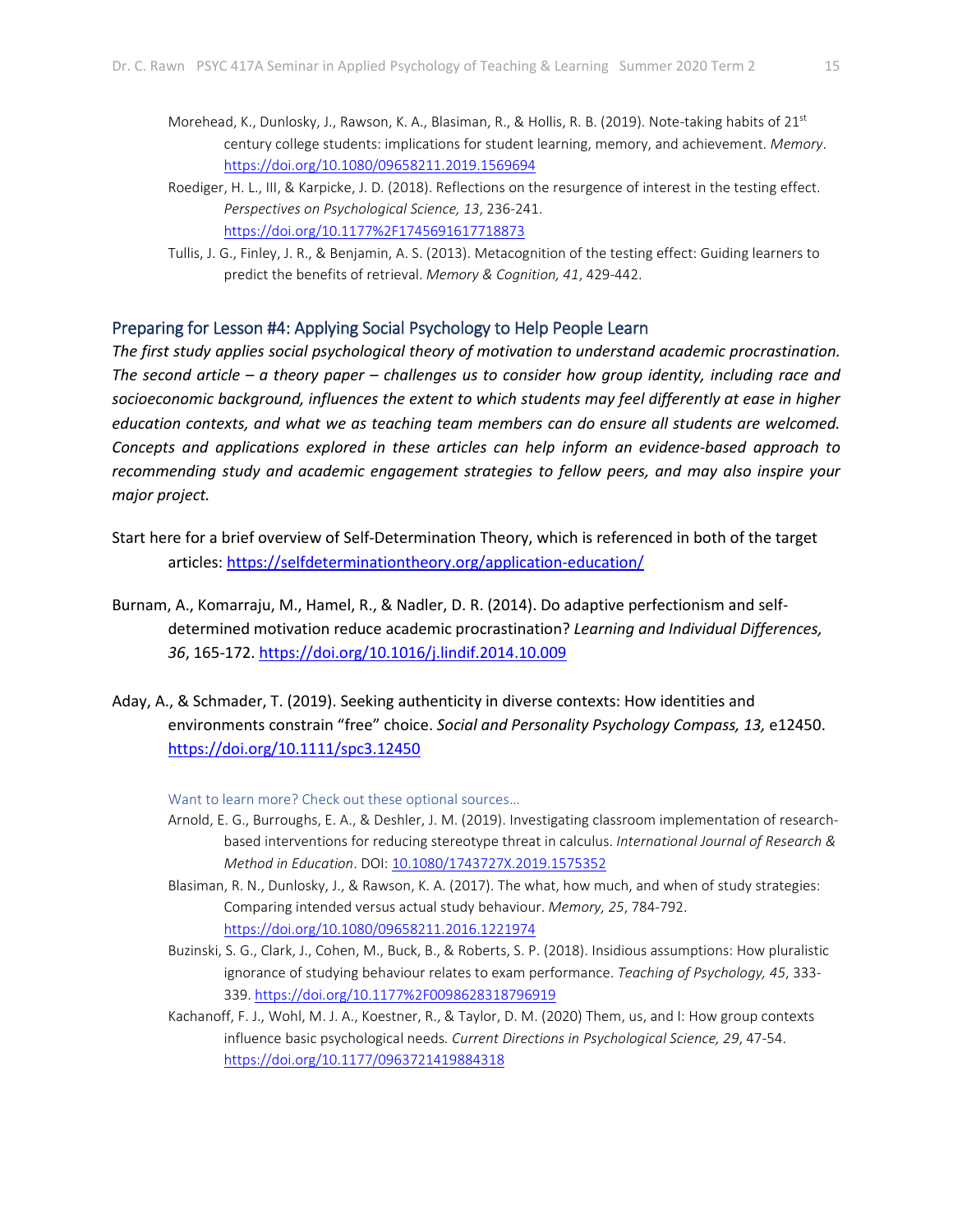- McCabe, J. A., Kane-Gerard, S., & Friedman-Wheeler, D. G. (2020). Examining the utility of growth-mindset interventions in undergraduates: A longitudinal study of retention and academic success in a firstyear cohort. *Translational Issues in Psychological Science, 6*, 132–146. <https://doi.org/10.1037/tps0000228>
- Ryan, R. M., & Deci, E. L. (in press/2020). Intrinsic and extrinsic motivation from a self-determination theory perspective: Definitions, theory, practices, and future directions. *Contemporary Educational Psychology.* <https://doi.org/10.1016/j.cedpsych.2020.101860>
- Seo, E., Patall, E. A., Henderson, M. D., & Steingut, R. R. (2018). The effects of goal origin and implementation intentions on goal commitment, effort, and performance. *The Journal of Experimental Education, 86,* 386-401[. http://dx.doi.org/10.1080/00220973.2016.1277334](http://dx.doi.org/10.1080/00220973.2016.1277334)
- Smith, T. F., & Capuzzi, G. (2019). Using a mindset intervention to reduce anxiety in the statistics classroom. *Psychology Learning & Teaching, 18*, 326-336. <https://doi.org/10.1177/1475725719836641>
- Stephens, N. M., Fryberg, S. A., Markus, H. R., Johnson, C. S., & Covarrubias, R. (2012). Unseen disadvantage: How American universities' focus on independence undermines the academic performance of first-generation college students. *Journal of Personality and Social Psychology, 102*, 1178–1197.<https://doi.org/10.1037/a0027143>
- Zhang, S., Schmader, T., & Hall, W. M. (2013). L'eggo my ego: Reducing the gender gap in math by unlinking the self from performance. *Self and Identity, 12*, 400-412. https://doi.org/10.1080/15298868.2012.687012

### Preparing for Lesson #5: Using Psychology to Evaluate Learning Resources

*Your major project involves applying psychology to design a study strategy or resource to help other people learn, and evaluating others' designs. These articles model these tasks. The first article (Fleck et al.) offers an example of how a new strategy can build from past research, and be evaluated in a classroom intervention. The second article takes pre-existing learning tools and evaluates them using student performance and feedback.*

Fleck, B., Richmond, A. S., Rauer, H. M., Beckman, L., & Lee, A. (2017). Active reading questions as a strategy to support college students' textbook reading. *Scholarship of Teaching and Learning in Psychology, 3,* 220-232[. http://dx.doi.org/10.1037/stl0000090](http://dx.doi.org/10.1037/stl0000090)

Gurung, R. A. R. (2015). Three investigations of the utility of textbook technology supplements. *Psychology Learning & Teaching, 14*, 26-35. [10.1177/1475725714565288](https://doi-org.ezproxy.library.ubc.ca/10.1177%2F1475725714565288)

Want to learn more? Check out these optional sources…

- Seifried, E., Eckert, C., & Spinath, B. (2018). Optional learning opportunities: Who seizes them and what are the learning outcomes? *Teaching of Psychology, 45*, 246-250. <https://doi.org/10.1177%2F0098628318779266>
- Sommers, S. R., Shin, L. M., Greenebaum, S. L., Merker, J., & Sanders, A. S. (2018). Quasi-experimental and experimental assessment of electronic textbook experiences: Student perceptions and test performance. *Scholarship of Teaching and Learning in Psychology*. <https://psycnet.apa.org/doi/10.1037/stl0000129>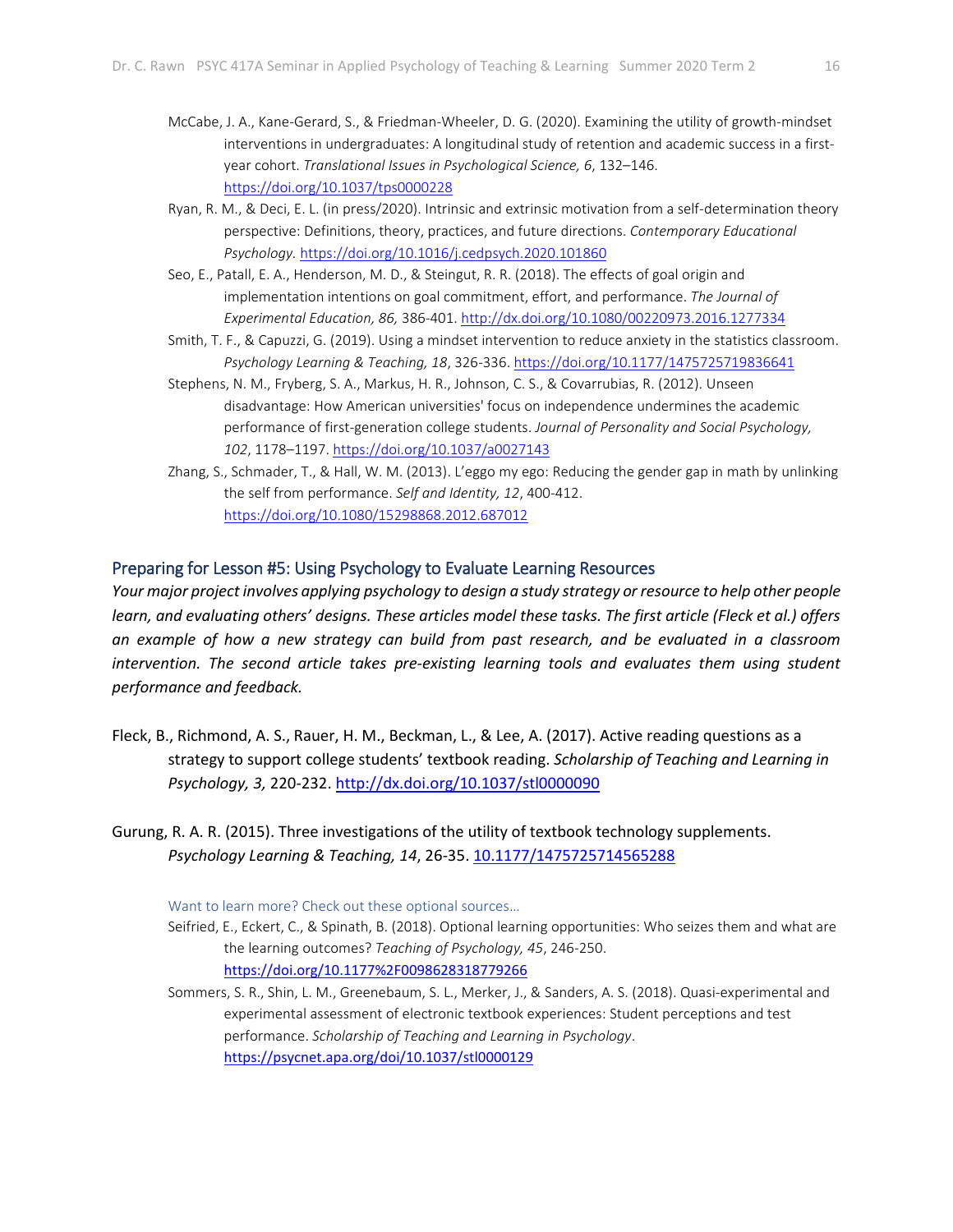#### Preparing for Lesson #6: Revisiting Grading and Feedback

*In this Lesson, we will revisit the topic of grading and feedback. We will examine and refine our rubrics in this course, engage in a self-assessment of participation so far, and prepare to evaluate and give feedback on peers' written work. You will also be invited to provide some mid-term course feedback.*

Dawson, P., Henderson, M., Mahoney, P., Phillips, M., Ryan, T., Boud, D., & Molloy, E. (2019). What makes for effective feedback: Staff and student perspectives. *Assessment & Evaluation in Higher Education, 44*, 25-36.<https://doi.org/10.1080/02602938.2018.1467877>

Want to learn more? Check out these optional sources…

- Croft, A., & Schmader, T. (2012). The feedback withholding bias: Minority students do not receive critical feedback from evaluators concerned about appearing racist. *Journal of Experimental Social Psychology, 48*, 1139-1144. [https://doi.org/10.1016/j.jesp.2012.04.010](https://doi-org.ezproxy.library.ubc.ca/10.1016/j.jesp.2012.04.010)
- Henderson, M., Ryan, T., & Phillips, M. (2019). The challenges of feedback in higher education. *Assessment & Evaluation in Higher Education, 44*, 1237-1252. <https://doi.org/10.1080/02602938.2019.1599815>
- Nicol, D., Thomson, A., & Breslin, C. (2014). Rethinking feedback practices in higher education: a peer review perspective. *Assessment & Evaluation in Higher Education, 39*, 102-122. https://doi.org/10.1080/02602938.2013.795518

#### Preparing for Lesson #7: Multiple-Choice Tests and Managing Grades Files

*In addition to summarizing research relevant to creating (and evaluating) good multiple choice questions, today's article raises many issues related to invigilation and grading that are of key relevance in the TA role. We will also take this chance to consider how to manage a grades file.* 

Xu, X., Kauer, S., & Tupy, S. (2016). Multiple-choice questions: Tips for optimizing assessment in-seat and online. *Scholarship of Teaching and Learning in Psychology, 2*, 147-158. <http://dx.doi.org/10.1037/stl0000062>

Want to learn more? Check out these optional sources…

- Gierl, M. J., Bulut, O., Guo, Q., & Zhang, X. (2017). Developing, analyzing, and using distractors for multiplechoice tests in education: A comprehensive review. *Review of Education Research, 87*, 1082-1116. <https://doi.org/10.3102%2F0034654317726529>
- Potter, K., Lewandowski, L., & Spenceley, L. (2016). The influence of a response format test accommodation for college students with and without disabilities. *Assessment & Evolution in Higher Education, 41*, 996-1007. https://doi.org/10.1080/02602938.2015.1052368
- Rawn, C. D., Ives, J., & Gilley, B. (2019). Two-Stage exams increase learning and laughter on exam day in classes of any size. In J. Golding, C. D. Rawn, & K. Kern (Eds.). *Strategies for Effectively Teaching Large Classes in Higher Education.* San Diego, CA: Cognella Academic Publishing.

**Design Proposal (1-page) due tomorrow. Use the template provided on Canvas. Submit on Canvas by 10:00am Vancouver Time.**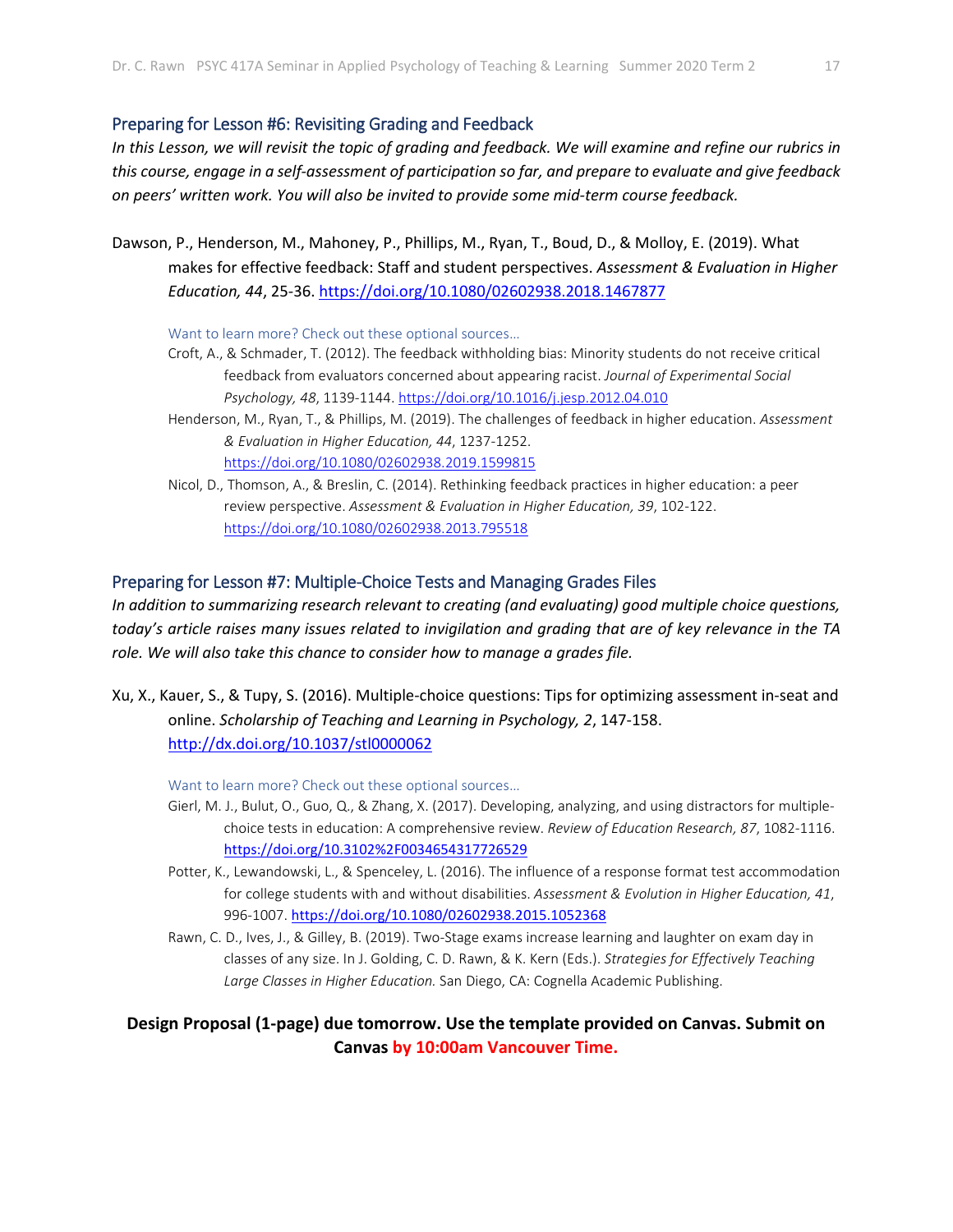#### Preparing for Class #8: Technology Skill Building

*This week will involve hands-on demonstrations of key learning technology software used at UBC, including Canvas Quizzes (used for administering and marking multiple choice questions), Speedgrader (used for grading with a rubric in Canvas), Turnitin (used for plagiarism detection), CLAS (Collaborative Learning Annotation System, to be used for presentations next week) and possibly others.*

Browse these websites to prepare. As you're browsing, think about how you might use each technology from the perspective of the *teacher/TA* rather than student.

- <https://isit.arts.ubc.ca/canvas/>
- <https://isit.arts.ubc.ca/turnitin/>
- <https://isit.arts.ubc.ca/collaborative-learning-annotation-system-clas/>
- <https://isit.arts.ubc.ca/teaching-and-learning/>

Want to learn more? Check out these optional sources… [UBC Centre for Teaching, Learning, and Technology Remote Teaching Institute](https://wiki.ubc.ca/Documentation:CTLT_programs/CTLT_Institute/2020-Remote-Teaching-Institute#Session_Resources) Archive <https://keepteaching.ubc.ca/> an[d https://keeplearning.ubc.ca/](https://keeplearning.ubc.ca/)

#### Preparing for Lesson #9: Project Presentations

*To prepare for today, complete your major project presentation as a recording, and upload it to CLAS (detailed instructions to come). You will have a limited amount of time to present your work (exact time to be determined once we know class size). Instead of a synchronous class meeting, we will watch, evaluate, and give feedback on classmates' presentations.*

#### Preparing for Lesson #10: Understanding, Detecting and Avoiding Plagiarism

*Building off your introduction to Turnitin software, as well as the Academic Integrity section in this syllabus, we will use these articles to consider how we can deal with plagiarism and related issues of academic integrity. We will also bridge to our next topic: ethics and professionalism.*

Section in this syllabus: **Supporting Learning with Academic Integrity**

- Obeid, R., & Hill, D. B. (2017). An intervention designed to reduce plagiarism in a research methods classroom. *Teaching of Psychology*, *44*, 155-159.<https://doi.org/10.1177/0098628317692620>
- Zaza, C., & McKenzie, A. (2018). Turnitin® use at a Canadian University. *The Canadian Journal for the Scholarship of Teaching and Learning, 9*(2), 236-249[. https://doi.org/10.5206/cjsotl](https://doi.org/10.5206/cjsotl-rcacea.2018.2.4)[rcacea.2018.2.4](https://doi.org/10.5206/cjsotl-rcacea.2018.2.4)

Want to learn more? Check out these optional sources… <https://learningcommons.ubc.ca/academic-integrity/>

Chew, E., Ding, S. L., & Rowell, G. (2015). Changing attitudes in learning and assessment: cast-off 'plagiarism detection' and cast-on self-service assessment for learning. *Innovations in Education and Teaching International, 52*, 454-463. <https://doi.org/10.1080/14703297.2013.832633>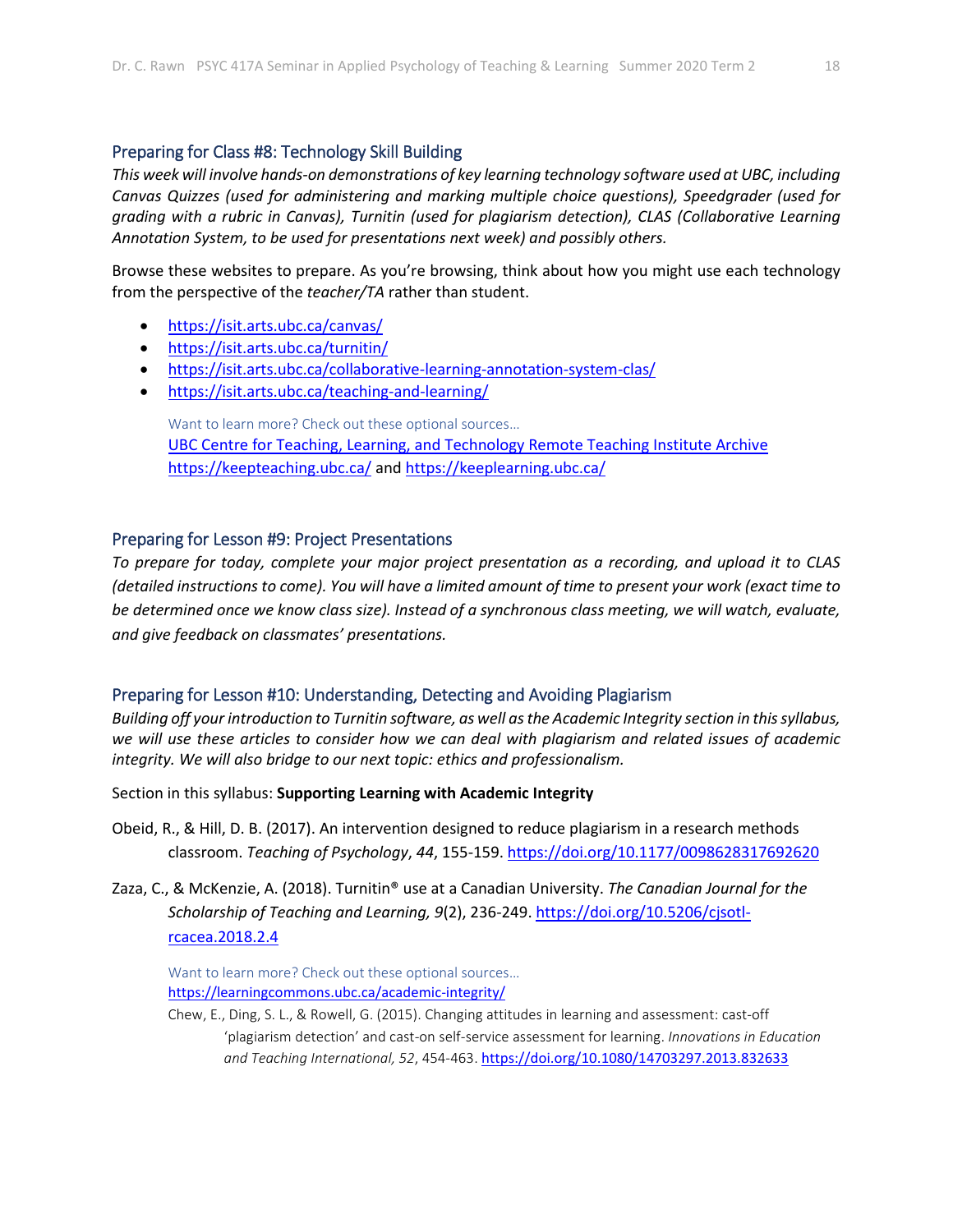- Curtis, G. J., Gouldthorp, B., Thomas, E. F., O'Brien, G. M., & Correia, H. M. (2013). Online academicintegrity mastery training may improve students' awareness of, and attitudes toward, plagiarism. *Psychology Learning & Teaching, 12*, 282-289. [https://doi.org/10.2304/plat.2013.12.3.282](https://doi.org/10.2304%2Fplat.2013.12.3.282)
- Schwabl, K., Rossiter, M., & Abbott, M. (2013). University students' and instructors' paraphrasing and citation knowledge and practices. *Alberta Journal of Educational Research, 59*, 401-419.
- Seifried, E., Lenhard, W., & Spinath, B. (2015). Plagiarism detection: A comparison of teaching assistants and a software tool in identifying cheating in a psychology course. *Psychology Learning & Teaching, 14*, 236-249. [https://doi.org/10.1177/1475725715617114](https://doi.org/10.1177%2F1475725715617114)

#### Preparing for Lesson #11: Ethics and Professionalism

*Articles in this Lesson will help prompt a discussion of confidentiality, professional conduct, and dealing with challenging situations with students (and the course instructor).*

- Dukewich, K. R., & Wood, S. C. (2016). "Can I have a grade bump?" The contextual variables and ethical ideologies that inform everyday dilemmas in teaching. *Collected Essays on Learning and Teaching, 9*, 97-109.<https://doi.org/10.22329/celt.v9i0.4451>
- Deckoff-Jones, A., & Duell, M. N. (2018). Perceptions of appropriateness of accommodations for university students: Does disability type matter? *Rehabilitation Psychology, 63*, 68-76. <http://dx.doi.org/10.1037/rep0000213>
- *Please browse:* <https://inclusiveteaching.ctlt.ubc.ca/> and <https://inclusiveteaching.ctlt.ubc.ca/resources/resources-for-faculty/>

[https://www.universityaffairs.ca/career-advice/careers-cafe/we-will-still-be-emergency](https://www.universityaffairs.ca/career-advice/careers-cafe/we-will-still-be-emergency-teaching-in-fall-2020/)[teaching-in-fall-2020/](https://www.universityaffairs.ca/career-advice/careers-cafe/we-will-still-be-emergency-teaching-in-fall-2020/)

Want to learn more? Check out these optional sources…

- Condra, M., Dineen, M., Gautier, S., Gills, H., Jack-Davies, A., & Condra, E. (2015). Academic accommodations for postsecondary students with mental health disabilities in Ontario, Canada: A review of the literature and reflections on emerging issues. *Journal of Postsecondary Education and Disability, 28*, 277-291.
- Schreuer, N., & Sachs, D. (2014). Efficacy of accommodations for students with disabilities in higher education. *Journal of Vocational Rehabilitation, 40*, 27-40. DOI:10.3233/JVR-130665
- Stark, C. (2011). The application of the Canadian code of ethics for psychologists to teaching: Mandatory self-disclosure and alternatives in psychology courses. *Canadian Psychology, 52*, 192-197.

#### Preparing for Lesson #12: Course Synthesis and Reflection

*Today we will reflect on the topics and issues we have explored across the whole term, and discuss outstanding topics and issues from throughout the term. I will invite you to evaluate your progress toward Course Learning Objectives, and to complete the Student Evaluations of Teaching.*